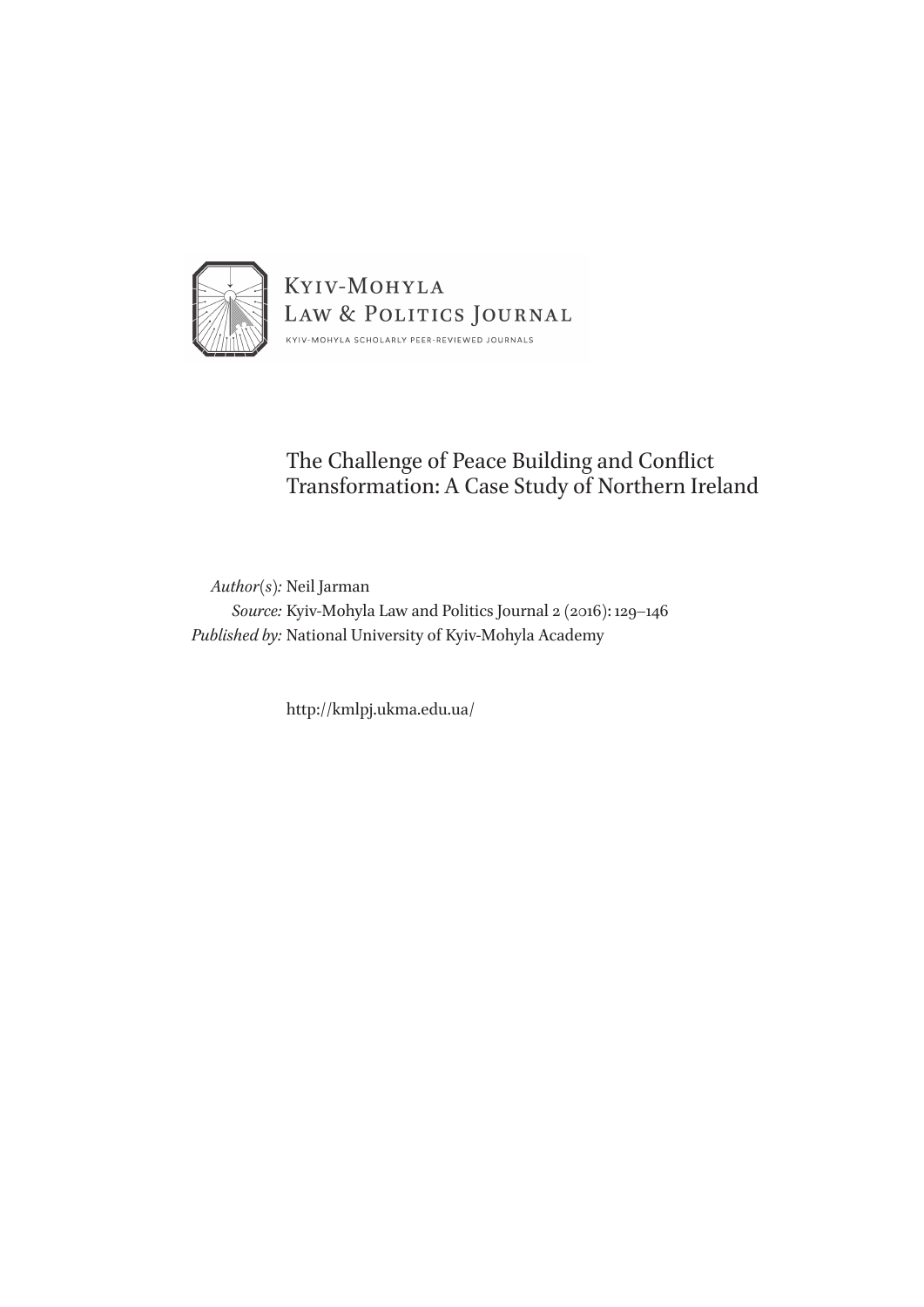# **The Challenge of Peace Building and Conflict Transformation: A Case Study of Northern Ireland**

# **Neil Jarman**

Queen's University, Institute for the Study of Conflict Transformation and Social Justice

## **Abstract**

This paper provides an overview of the transition from armed conflict to peace in Northern Ireland between 1994 and 2016. It discusses the main stages of the peace process and the main elements of the peace agreement in relation to the development of global thinking around peacebuilding as set out in the United Nations 1992 report *Agenda for Peace* and the 2000 *Brahimi Report*. The paper argues that while Northern Ireland is often highlighted as a positive example of peacebuilding, its example is not without limitations. Overall, the experience of the past twenty years emphasizes the importance of ensuring a broadly inclusive process and the need for a sustained commitment over a long period.

**Key Words:** Northern Ireland, peacebuilding, conflict transformation, inclusiveness, sustainability, United Nations.

#### $\mathcal{D}$

# **Introduction**

The ending of the armed conflict in Northern Ireland and Northern Ireland's ongoing transition to a more peaceful society has been widely regarded as one of the most successful examples of global peace building and conflict transformation. The conflict, which began in August 1969, formally ended with the signing of the Belfast/Good Friday Agreement in April 1998 by the British and Irish governments with the support of the main Northern Irish political parties. The peace process and the Agreement was one element of an important decade for global peace building, which began with the transformations in Eastern Europe and the 1989 collapse of the Soviet Bloc that ended the Cold War. This, in turn, led to new initiatives for and developments in ending conflict.

At the decade's beginning, the United Nations initiated a broad review of international approaches to conflict. This led to the elaboration of the concept of peace building in the 1992 report *An Agenda for Peace* by Secretary General Boutros Boutros-Ghali. The decade's end in 2000 saw the publication of the *Brahimi Report* on United Nations peace operations, as well as the passing of UN resolution 1325 on women, peace and security.

The decade also was marked by contrasting experiences in dealing with violent conflict. There was important progress in bringing to an end long-running conflicts in Lebanon, South Africa and Northern Ireland, as well as what has since proved to be misplaced optimism on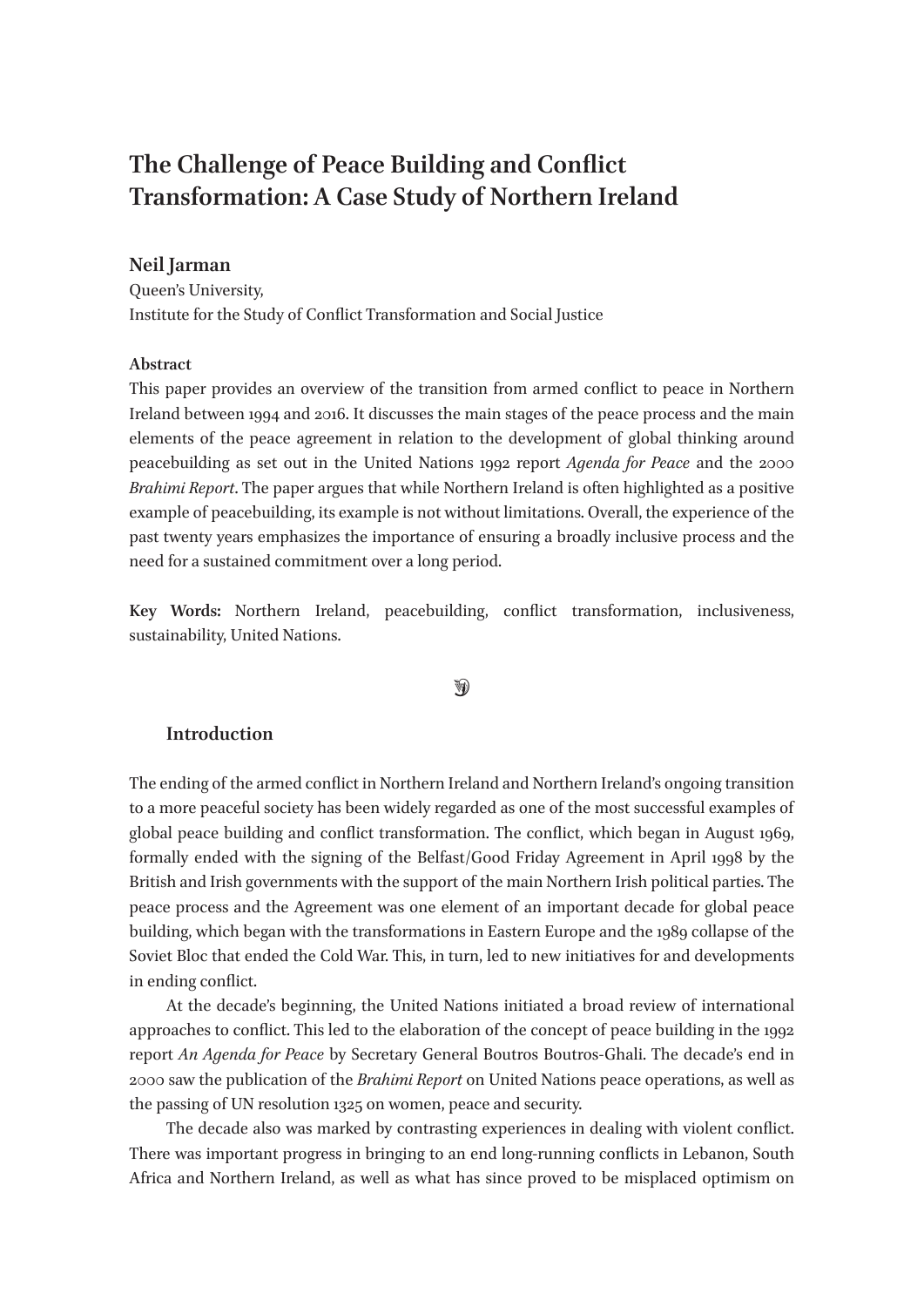progress on another major long-running conflict, the conflict between Israel and Palestine. Yet this apparent progress had a counterpoint — the failure of the international community to respond effectively to the violence in Yugoslavia and Rwanda.

Northern Ireland is widely highlighted as one of the most successful recent examples of global peacebuilding. In twenty years, it has been transformed from a place of persistent conflict to a stable democracy, albeit one that occasionally appears in the global media because of a crisis or violence. More frequently, Northern Ireland is presented as a model of how local participants, with the support and assistance of international actors and institutions, can transform a long-standing armed conflict into a viable, sustainable peace. Many state and nonstate actors from other conflict areas frequently visit Northern Ireland. In turn, Northern Irish politicians and peace builders are often invited to other conflict zones to explain what they have achieved and how they did it.

This is perfectly reasonable. In the early stages of the Northern Ireland peace process, people in Northern Ireland had sought inspiration, advice and assistance from other countries exiting conflict; in particular, they were inspired by South Africa's transition. Northern Ireland is also significant as one of the relatively few examples of armed conflicts in Europe in the second half of the twentieth century. While drawing exact parallels between different conflicts is never possible, some broad lessons can be learned and adapted to fit other contexts. Acknowledging successful examples of peace building is important. Yet, more important is understanding why building peace was possible, the key elements of peacebuilding, the limits of any conflict transformation process and the challenges that are always faced in trying to move any society away from using violence to achieve political ends.

This paper draws on the author's more than twenty years of work on the political transition and peace processes in Northern Ireland. This includes work at the grass roots and with civil society organizations, government departments, politicians, former combatants, faith leaders, young people, supporters of the peace and those who opposed or rejected the process. It has involved academic research, evaluation, documentation and policy development as well as advocacy, training delivery and practical activism. At the very least, this work highlights the length of time it can take to begin the process of transition after a violent conflict, the process's complexity and the diverse actors who may be involved. These factors are often overlooked when considering the conflict transformation process from afar.

The paper overviews the Northern Ireland peace process by outlining its various steps and stages, highlighting peace agreement's key elements and their implementation, and reflecting on the progress made and the challenges that remain. The paper begins by contextualizing the discussion of the Northern Ireland conflict within the framework of the broad models of peace building and conflict transformation that have been developed during recent decades by academics and by international bodies such as the United Nations. In particular, it reviews the key elements of peacebuilding that have been identified by the United Nations and considers how they affected Northern Ireland's transition. It also considers some of the international vision's gaps and limitations by drawing on a bottom-up and inside-out perspective in contrast to the United Nations' top-down view.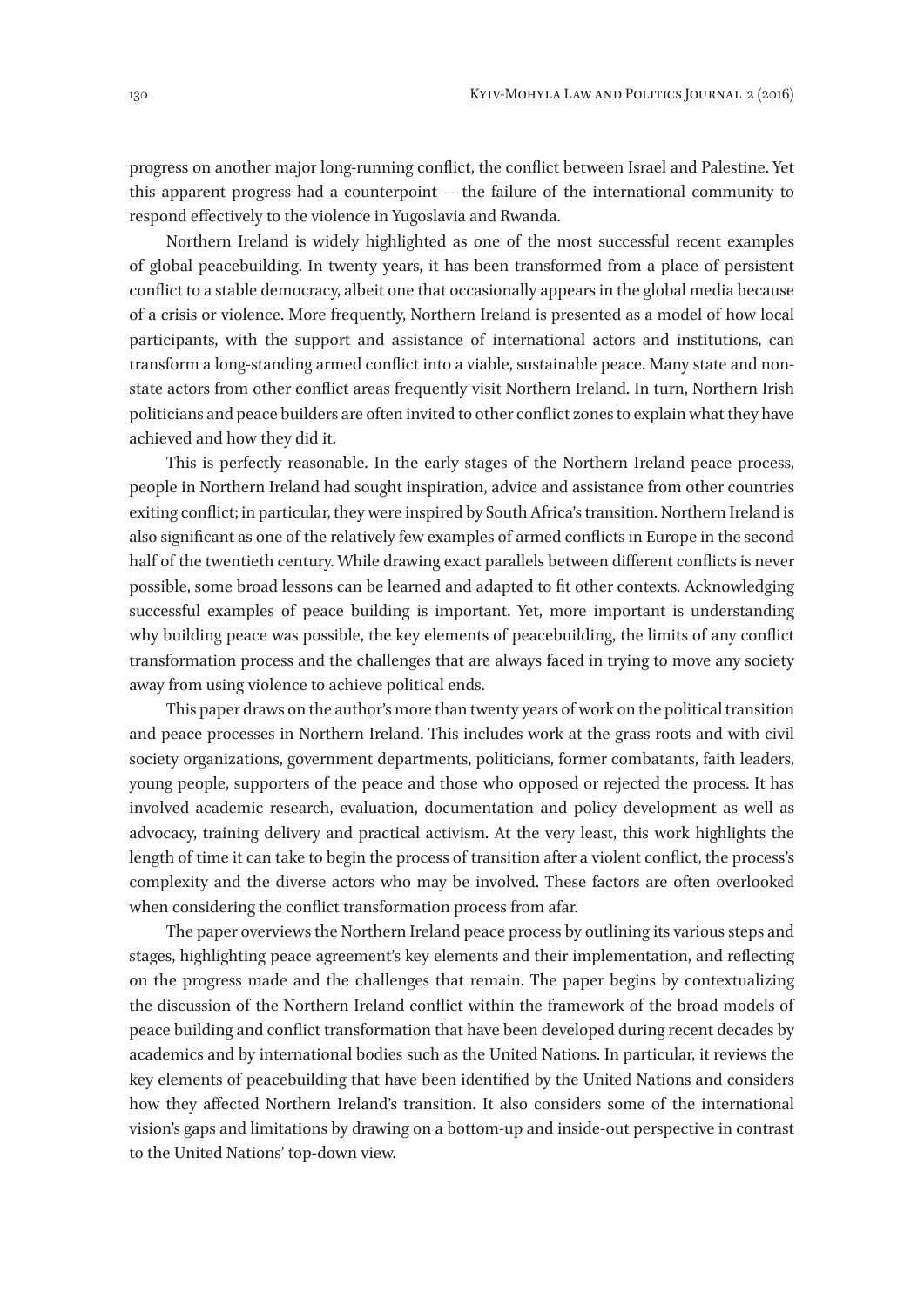#### **Concepts and Ideas in Peacebuilding**

The debates within the United Nations and the ideas in the *Agenda for Peace* and *Brahimi Report* were important international perspectives on ending conflict because they broadened understanding about international peacemaking interventions and highlighted the need for approaches for consolidating a sustainable peace. The *Agenda for Peace* introduced the term "post-conflict peace building" to the peacemaking and peacekeeping lexicon as a form of "sustained, co-operative work to deal with underlying social, cultural and humanitarian problems" that had to be addressed to provide a durable foundation for peace and preventing a recurrence of violent conflict.1 The *Brahimi Report* elaborated on this by identifying six key features of any peacebuilding strategy: (1) actively engaging with local parties and creating quick-impact projects designed to have a real impact on quality of life; (2) holding free and fair elections; (3) reforming policing and justice systems based on international standards;  $(4)$  establishing a culture of human rights in the new institutions;  $(5)$  disarming, demobilizing and reintegrating former combatants; and (6) developing a co-ordinated strategic framework for all aspects of peace building.2 UN Resolution 1325 expanded this approach by highlighting the need for gender perspectives in all aspects of post-conflict peace building, including "the need to support local women's peace initiatives and indigenous processes for conflict resolution […] that involve women in all of the implementation mechanisms of the peace agreements." 3 The two reports and the resolution were significant in highlighting the importance of developing a longer-term perspective on the transition from violent conflict to a sustainable peace and in recognizing that such transitions are often complex and uncertain processes.

Peace processes are often fragile and unstable. Too often the peace collapses when one or more parties resort to force because they believe that they have not sufficiently achieved their objectives or have obtained insufficient power or other benefits from peace.4 In part as well, a peace's fragility has resulted from the international community's failure to commit sufficient time, attention and resources to building peace, often hoping that securing agreement among the political elites would prove sufficient to end the violence. This approach to peace building may involve little more than a dialogue that results in a peace agreement among the local political elite, with their committing to reform the political and security institutions and agreeing to a process to disarm and reintegrate irregular armed groups. This will culminate in an election and the creation of a new government. Then, after a relatively short period, the process will be declared a success, and the international community will begin to shift its focus elsewhere. However, the situation in the supposed "post-conflict" society is often less stable

<sup>1</sup> Boutros Boutros-Ghali, *An Agenda for Peace* (New York, United Nations, 1992), para. 57. Available at: http://www.un-documents.net/a47–277.htm. Accessed May 25, 2016.

<sup>2</sup> Brahimi Report, *Report of the Panel on United Nations Peace Operations* (New York, United Nations, 2000), paras. 37–46. Available at: http://www.un.org/en/ga/search/view\_doc.asp?symbol=A/55/305. Accessed May 25, 2016.

<sup>3</sup> UN Resolution 1325, para. 8c. Available at: http://www.un.org/womenwatch/osagi/wps/#resolution. Accessed May 25, 2016.

<sup>4</sup> See Paul Collier, *Wars, Guns and Votes: Democracy in Dangerous Places* (London: Vintage Books, 2010).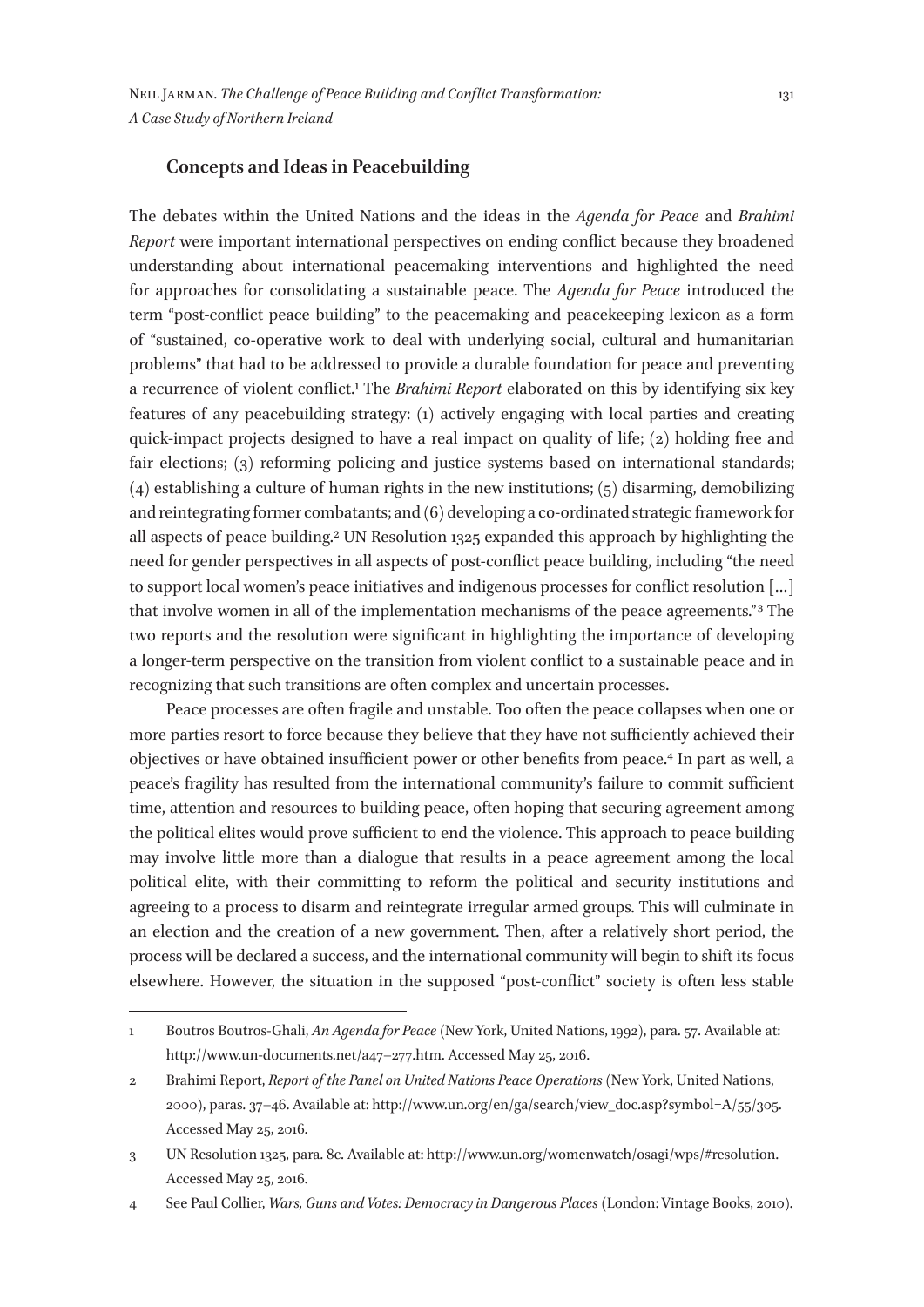than hoped. And too often some form of violent conflict will recommence. If such violence is contained in a discrete area or remains at a low level, it may come to be seen as part of the "new normal." The situation may be recognized as not ideal, but it is may also be accepted as better than it might have been.

While the elements the UN reports outlines are undoubtedly important features in building a sustainable peace and have all been aspects of the political transition in Northern Ireland, they are rarely sufficient. Practical experience on the ground has highlighted additional factors that are important to creating a sustainable peace. These include grass roots, peacebuilding work as a complement to elite-level negotiations; adequate resources to support and sustain peace building; adequate investments of time; recognition of the importance of relationships, attitudes and social justice; and infrastructure, institutions and elections that ensure an embedded peace.

Johan Galtung has highlighted two contrasting forms of peace that he characterizes as a "negative peace" and a "positive peace."<sup>5</sup> Galtung argues that a negative peace exists where there is an absence of violence and a degree of safety and security for the civilian population, but the main issues that helped to ignite the conflict in the first place have not been addressed, thus leaving the society open to a resumption of violence. In contrast, he defines a positive peace as existing where the structural inequalities and injustices that ultimately led to the violence have been addressed, and thus a more sustainable peace is possible. A negative peace is something that may be achieved, or sometimes imposed, relatively quickly, but building a positive peace is a longer and more wide-ranging process, and it demands a more extensive commitment from a wider range of society's sectors.

Galtung's concepts overlap with other academic thinking about ending conflict and, in particular, the development and elaboration of such related concepts as conflict management, conflict resolution and conflict transformation.6 Conflict management usually refers to actions designed to limit, mitigate or contain violent conflict, while approaches to conflict resolution may focus on seeking accommodation and compromise between warring parties and on reaching an agreement to share power as a path out of violent conflict. Neither of these approaches will necessarily aim to address the deeper roots of the conflict. In contrast, models of conflict transformation aspire to a more wide-ranging transition, including transforming personal and collective relationships, building deeper understandings and recognition of difference, as well as addressing the often deep-rooted structural factors and inequalities that generate tensions that can lead to violence.

Conflict management and conflict resolution are thus more limited and pragmatic responses to violence. They aim to end a conflict and establish a degree of stability in a relatively short time, whereas conflict transformation is a more radical and challenging approach that looks to a longer-term response to build a more equitable society based on social justice and human rights. And whereas approaches to conflict resolution may be top-down and elite-led processes, models of conflict transformation emphasize the need for a broadly inclusive process

<sup>5</sup> Johan Galtung, *Theories of Peace: A Synthetic Approach to Peace Thinking* (Oslo: International Peace Research Institute, 1967).

<sup>6</sup> Hugh Miall et al., *Contemporary Conflict Resolution* (Cambridge: Polity Press, 2001).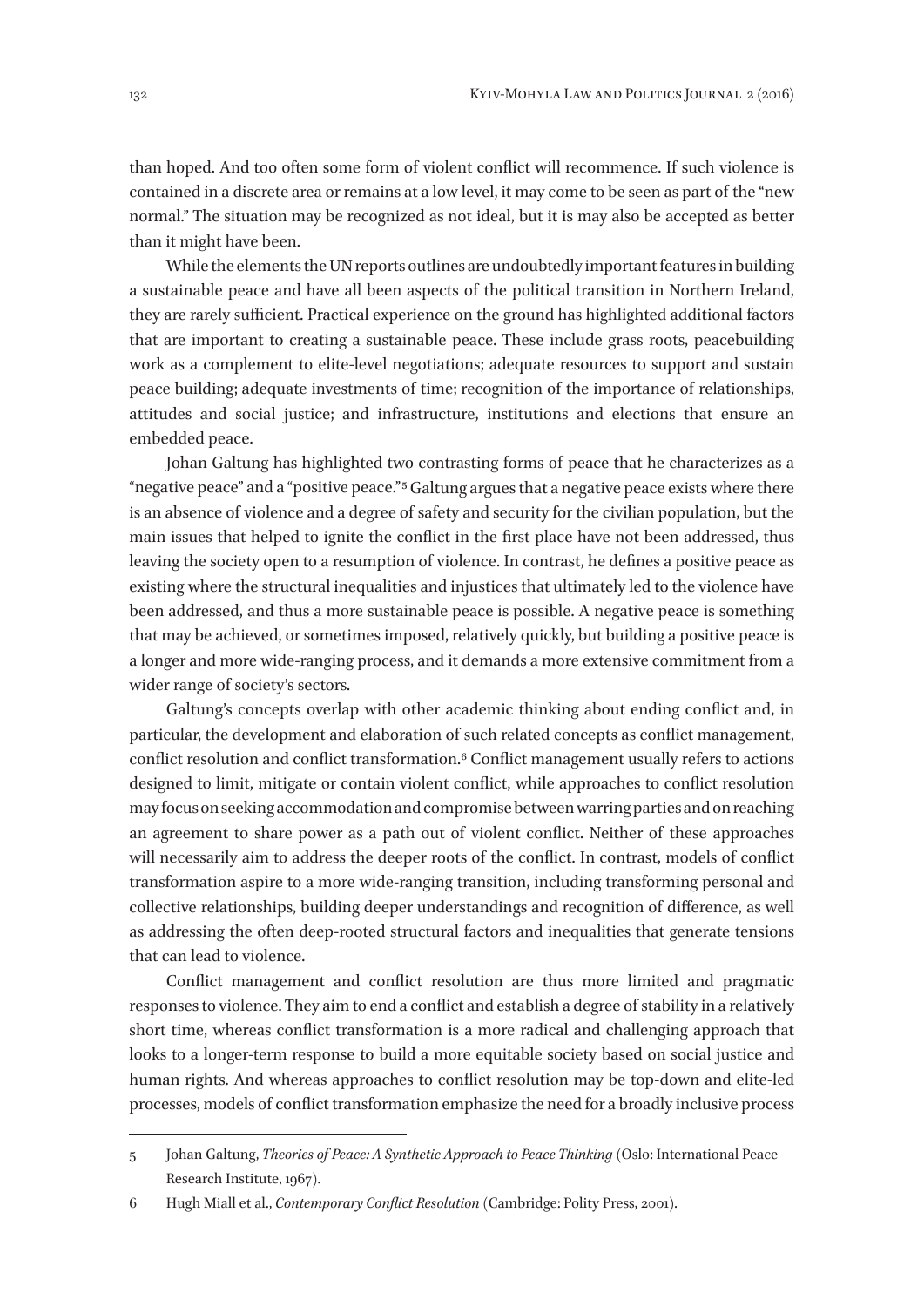that involves the political elite and grass roots activists and highlights the roles of "middle level" leaders who help to link and connect the elite and the grass roots.<sup>7</sup> In such an approach, peace has to be built from the bottom-up as much as from the top-down, and those at the grass roots are important actors in the process rather than simply being reliant on the trickle-down benefits of high-level deals.

In reality, building peace and transforming a conflict is always a process rather than an event. It will be messy, complex and uncertain. It will rarely be a simple trajectory but rather will oscillate between periods of stable peace and periods of tension and disorder and even a return to violence.8 The transition process will be impacted by such factors as the nature, scale and duration of the conflict; the nature of the peace, whether it is a victor's peace, involves territorial division or a military stalemate and compromise<sup>9</sup>; the nature and scale of any involvement by other states or international bodies; as well as the expectations and relative power of the different actors. At times the future will look positive, at other times less so; opportunities may appear but then disappear again; external factors such as relations in or with neighboring peoples, regions or countries or elements of the global economy may impact in significant, but unforeseen, ways; internal dynamics and power relations will almost certainly change over the course of a peace process; mistakes will be made and hindsight will serve as a source of reflection. Establishing a stable peace may also take much longer than expected, which will impact on the level of resources and support available to different actors. The duration and trajectory of a transition may thus impact on whether one aspires for a more pragmatic resolution or a more idealized transformation of the wider social, political, institutional and economic context.

The next section briefly outlines the Northern Ireland conflict's background. It highlights some of the key stages in the attempts to build peace over the course of the conflict and offers an overview of the peace process main elements and the peacebuilding overarching context. It is followed by a discussion of the peace process key stages between 1994 and 2015. It outlines some of the successes that have been achieved and the challenges that remain to be addressed. This later section also contextualizes the peace process in Northern Ireland in relation to the academic ideas of peacebuilding and conflict transformation that have been outlined above.

# **From Conflict to Peace: The Northern Ireland Context**

Northern Ireland was established in 1921 when Ireland was partitioned by the British government following a sometimes-violent campaign for independence. Most of Ireland became an independent state, while the north-eastern part of the island remained a part of the United Kingdom. Northern Ireland has always been a divided society, with the majority Protestant population supporting the union with Britain, while the minority Catholic population supported

<sup>7</sup> John-Paul Lederach, *Building Peace: Sustainable Reconciliation in Divided Societies* (Washington: United States Institute of Peace, 1997).

<sup>8</sup> See Tristan Anne Borer et al., *Peacebuilding After Peace Accords: The Challenges of Violence, Truth and Youth* (Notre Dame, Ind.: University of Notre Dame Press, 2006) and John Darby, ed., *Violence and Reconstruction* (Notre Dame, Ind.: University of Notre Dame Press, 2006).

<sup>9</sup> John Brewer, *Peace Processes: A Sociological Approach* (Cambridge: Polity Press, 2010).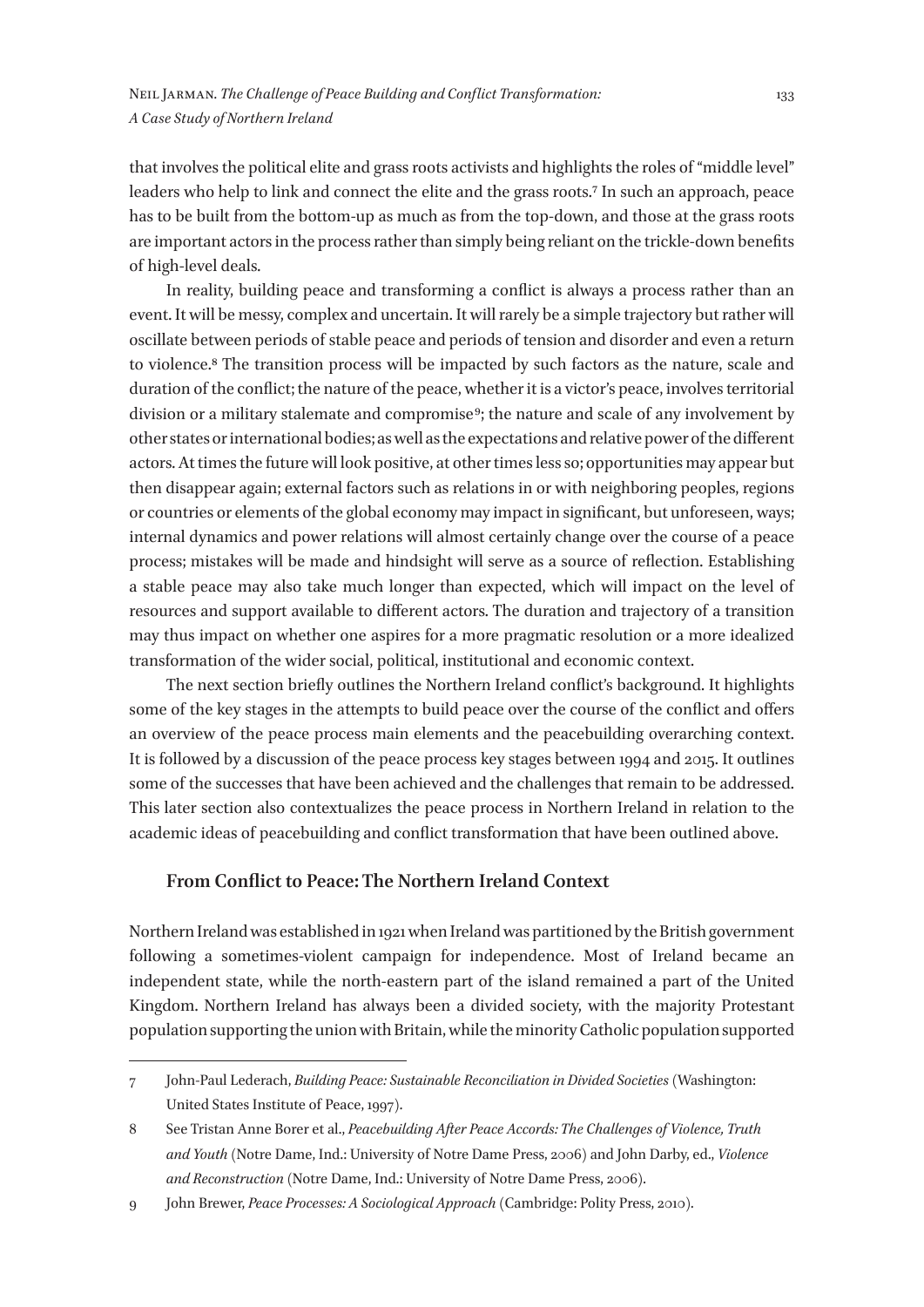a united Irish Republic.10 In the 1960s, a civil rights campaign began to demand an end to discrimination against members of the minority Catholic community, drawing inspiration from the US civil rights movement. This was opposed by members of the majority Protestant community who were backed by the local police, the Royal Ulster Constabulary. Increasing tensions in the late 1960s led to serious inter-communal rioting, and, in 1969, the British Army was deployed by the government in London to restore order. However, this led to a further polarization of positions. The demand for equality soon became a demand for a united Ireland, while street protests escalated into armed conflict. This three-sided conflict, which involved state forces (the British Army and the Royal Ulster Constabulary) and paramilitary groups from the Nationalist community (Irish Republican Army and Irish National Liberation Army) and the Unionist community (Ulster Volunteer Force and Ulster Defence Association) lasted until 1994 when the paramilitary groups declared ceasefires.

Throughout the conflict there were attempts to reach a political solution to the violence, which, while unsuccessful at the time, did serve as the foundation to the subsequent peace process. The British government introduced legal reforms to address the issues of discrimination in the early 1970s, but by then the armed conflict was raging. A political agreement in 1973 established a power-sharing government, but this collapsed after opposition from sections of the Protestant community. In the 1980s dialogue between the British and Irish governments led to the 1985 Anglo-Irish Agreement, which gave the Irish government an advisory role in relation to the government of Northern Ireland for the first time. The British government also maintained informal channels of communication with the IRA throughout the conflict, but these did not really bear fruit until the 1990s, by which time there was an element of war fatigue, with both the British Army and the IRA realizing that they could not win a purely military conflict. Alongside these processes, Sinn Féin, the political wing of the IRA, began in 1981 to develop a more overt political strategy, which was designed to run in parallel with the IRA's armed campaign. This, in turn, led to more structured talks both with the constitutional Nationalist parties and with the British government through the informal "back channels." These paved the way for the IRA to declare a ceasefire on 31 August 1994. The Loyalist paramilitary groups followed suit six weeks later and the formal public peace process began.

The Northern Ireland peace process per se can be broken down into three broad phases. The first phase, which involved elite-level political negotiations and a diverse array of grass roots work, ran from the ceasefires in 1994 until support was secured for the peace agreement and the elections held in June 1998. The second phase, which lasted until May 2007, was marked by a period of instability in the devolved government and by a flourishing of grass

<sup>10</sup> The terms Protestant and Catholic are widely used as descriptors of the two main communities in Northern Ireland and while they imply a religious underpinning to the conflict the two terms should better be considered as ethno-national communities. The conflict is over the constitutional status of Northern Ireland within either the United Kingdom, or the Republic of Ireland. The Protestant community largely identifies as British and favors remaining within the United Kingdom, politically they are Unionists, while hard-line more radical sections are referred to as Loyalists. The Catholic community largely identifies as Irish and favors a unified Irish state, politically they are Nationalists, while hard-line more radical sections are referred to as Republicans.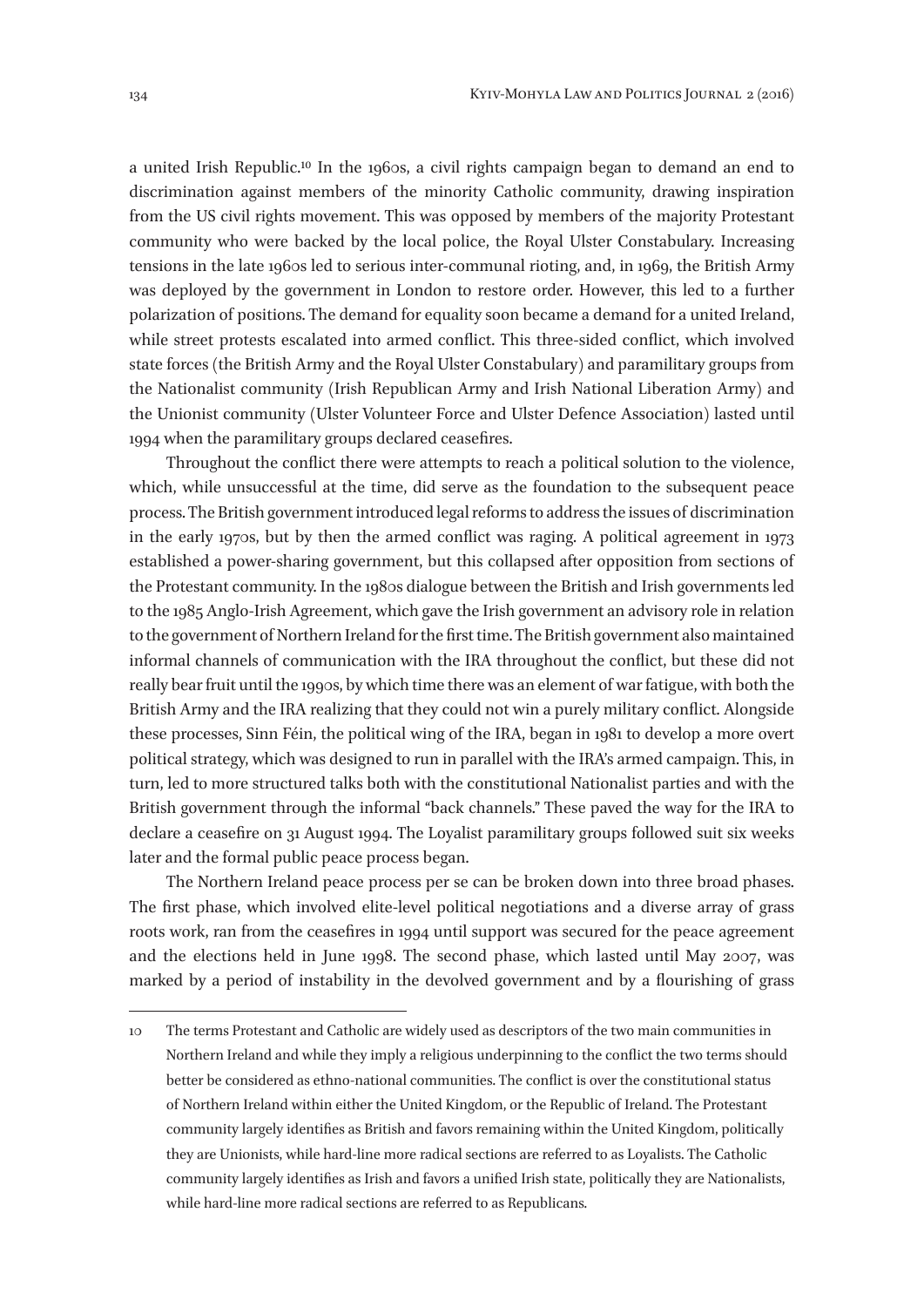roots peacebuilding activities. The third phase began with the restoration of a devolved powersharing government in May 2007. Overall, peace building in Northern Ireland has been a broadly inclusive multi-party, multi-level process that has involved the local political parties, the British and Irish governments and local civil society. It has also drawn on the support of the American government at key stages, involved key international figures to assist in various aspects, and benefited from the financial support of the European Union and various American and international donors.

Whilst the peace has resulted in a massive decline armed violence, deaths and bombings, it has also been marked by sustained periods of street protests and rioting that have threatened to collapse the process. Thus, while the declarations of ceasefire initiated a shift away from armed conflict, the early stages of the transition were marked by sustained mistrust and suspicions between the two main communities both at the political and the grass roots levels. To reverse the Clausewitzian aphorism, in Northern Ireland "peace has been a continuation of war by other means." This was in large part due to the form that the peace process took. John Brewer has argued that conflicts come to an end in one of three ways: by the victory of one of the parties (what he calls "conquest peace"); through the geographical division and the redrawing of national boundaries (cartography); or through compromise and negotiation involving the main conflicting parties.11

The peace in Northern Ireland has followed the third of these. Unlike in South Africa, there was no ultimate victor who could dictate the terms of the peace. Division had been tried in Ireland in 1921, but this had only served as a temporary remedy. Thus, the peace process has pursued dialogue and negotiation in search of a compromise that could provide the foundations for a sustainable peace. And while the peace has been pursued as an inclusive process (at least for those who profess to be committed to peaceful means), it has also been multi-layered, involving two national governments, numerous political parties, representatives of several armed groups plus sections of civil society. It has also included parties and groups with differing demands, expectations and commitments to the ongoing process. So while the armed groups considered their declarations of ceasefire as sufficient ground for inclusion in talks, other parties, particularly the Unionist parties, demanded initially at least more evidence of a commitment to peace, and they refused to engage in dialogue with the Sinn Féin while the IRA retained its weapons. The nature of the beginnings of the transition highlighted the importance of the process being broad, inclusive and involving relationship- and trust-building at the grass roots level as well as focusing on negotiations toward an agreement.

#### *Phase One: Ceasefires to Agreement*

The first phase of the peace process was focused on the political negotiations between the two governments and the local political parties, primarily to reach an agreement over the form and content of any future political institutions in Northern Ireland. This process lasted for more than three and a half years and was marked, as noted above, by persistent and serious inter-communal tensions, disputes over the involvement of Sinn Féin in the discussions and

<sup>11</sup> John Brewer, *Peace Processes: A Sociological Approach* (Cambridge: Polity Press, 2010), 23–27.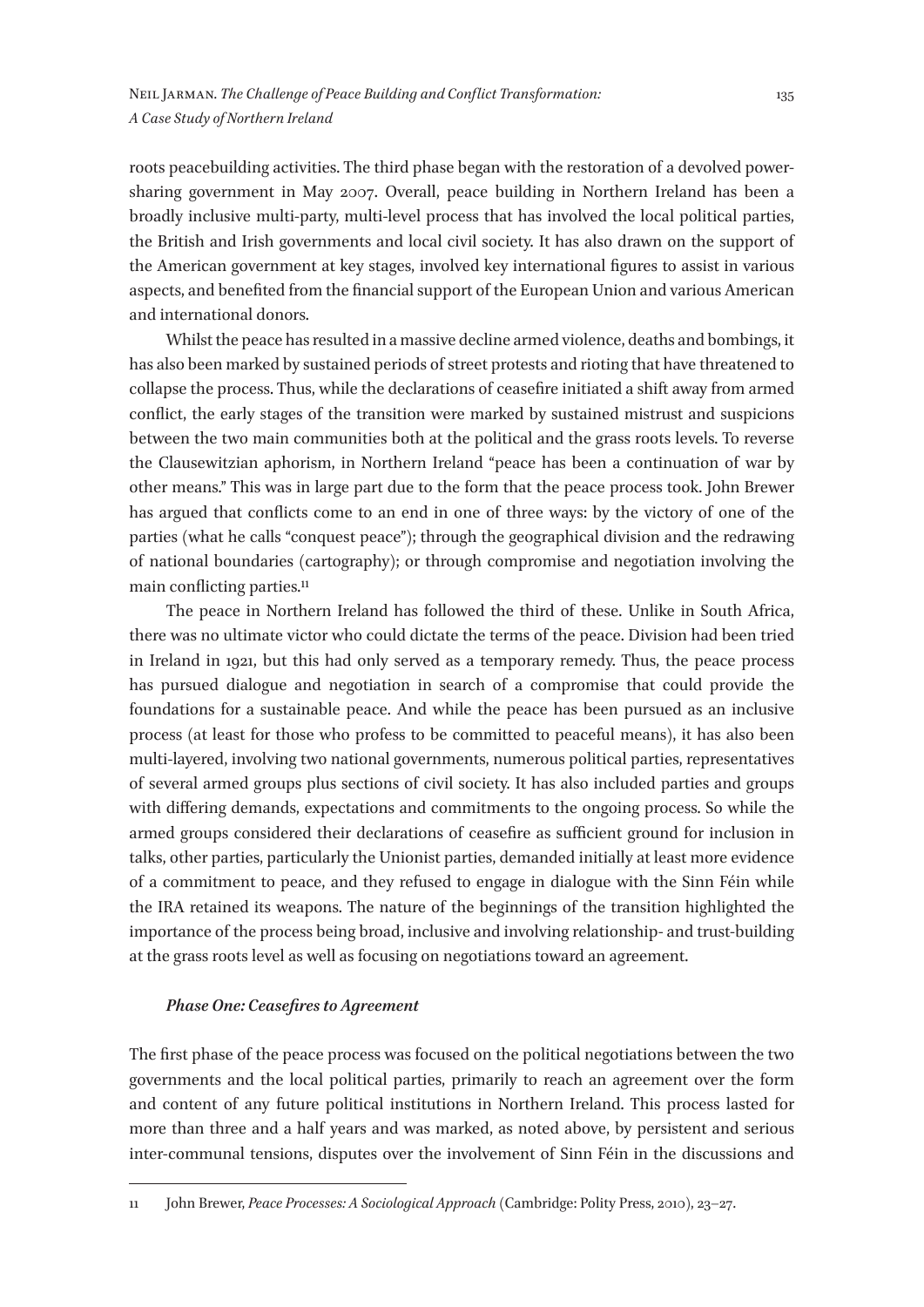the breaking — and then resumption — of the IRA ceasefire. One of the distinctive features of this stage of the process was the elections in May 1996 to the Northern Ireland Forum for Political Dialogue, a body that was established to legitimize political participation in the peace negotiations. The ten parties with the largest number of votes in the elections were entitled to seats in the Forum and ultimately the right to participate in negotiating the agreement. The process was specifically designed as a means of enabling two small parties associated with the Loyalist paramilitary groups in the dialogue, but it also resulted in the participation of the newly formed Women's Coalition and a left wing Labour grouping, which further broadened the range of political perspectives around the table.

The multi-party negotiations reached a conclusion on 10 April 1998 when the text of what became known as the Belfast (after the location of the negotiations) or the Good Friday (after the date on which the agreement was concluded) Agreement (hereinafter: Agreement) was signed by the British and Irish governments and the ten political parties. The Agreement was then put to a popular vote in a referendum in both Northern Ireland and the Republic of Ireland in May 1998. The Agreement received the support of 94% of voters in the Republic and 71% in Northern Ireland.

While Catholics in both areas were heavily in favor of the Agreement, only an estimated 53% of Protestants in Northern Ireland supported it. This equivocal support from the Protestant community was, first, partially due to unease over the participation of Sinn Féin, which was perceived as a front for a "terrorist" organization, and, second, partially due to a fear of being "betrayed" by the British government; and, third, partially because the Agreement had been written with a considerable degree of ambiguity that enabled Sinn Féin to present it as a triumph for their views, thus feeding into Protestant suspicions and sense of mistrust. It was only due to a very strong campaign to encourage support for the Agreement and the personal intervention of the British Prime Minister Tony Blair that a slim majority of Protestants eventually voted in favor.

The third and final piece of this initial stage of the peace process was an election to the proposed Northern Ireland Legislative Assembly. This took place in June 1998 and paved the way for the establishment of a local parliament and a devolved power-sharing government for Northern Ireland.

#### *Key Elements of the Agreement*

The Agreement outlined the key constitutional and institutional proposals for Northern Ireland and its relations with both the rest of the United Kingdom and with the Republic of Ireland. It changed the Constitution of the Irish Republic to remove the existing claim to authority over the entire island of Ireland, and acknowledged that Northern Ireland would remain a part of the United Kingdom as long as the majority of the population so wished it. The Agreement also recognized that most Catholics considered themselves to be Irish rather than British and thus enabled all those born in Northern Ireland to claim either British or Irish nationality or both as a right. While many argued that the constitutional changes guaranteed the status of Northern Ireland within the UK, many Protestants saw this as still leaving the option open for Northern Ireland to become part of a united Ireland in the future.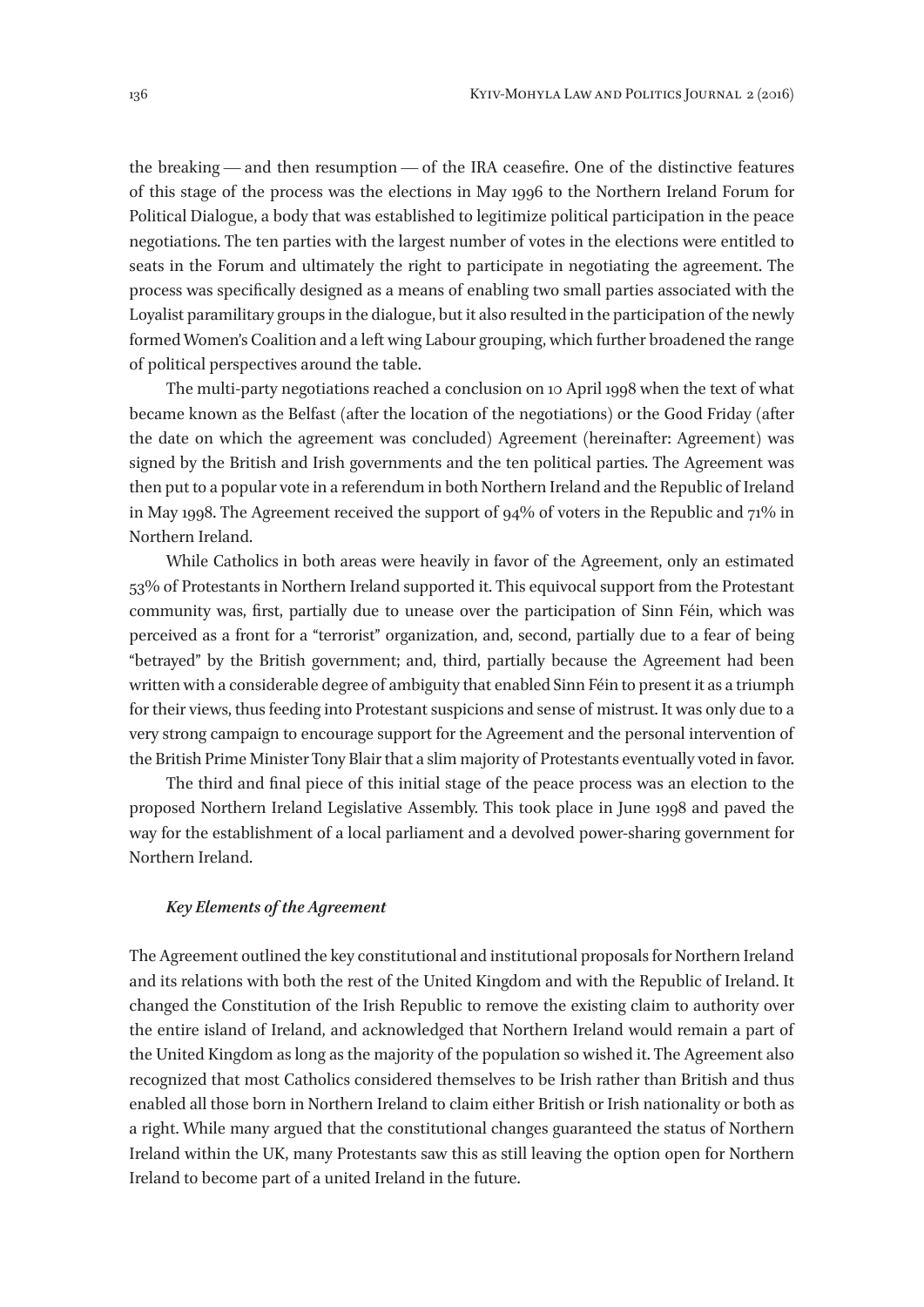The Agreement provided for a devolved Assembly of 108 members to legislate and govern Northern Ireland. This was proportionately far more than similar devolved assemblies in Scotland and Wales but was designed to ensure that there would be broad representation of political views. It would also provide for an executive based on consociational principles, whereby the larger parties had a right to be part of the executive and to hold ministerial positions. This meant that the government would be an enforced coalition of the four or five larger parties rather than any form of majority rule or a voluntary coalition. The format of the consociational executive meant that there was no allowance for a formal opposition.12 The Agreement also included the creation of both cross-border (north-south) bodies involving the Northern Irish and Irish governments and other bodies that would interconnect the structures of government between Britain and Ireland.

In addition to the new institutions of governance, the Agreement provided for the creation of a Human Rights Commission and brought a number of existing anti-discrimination bodies together in a single Equality Commission. Both bodies were to be underpinned by new legislation, and the Human Rights Commission was required to bring forward proposals for a separate Bill of Rights for Northern Ireland that would reflect the particular circumstances of the region. The Agreement also included a number of actions to address two of the key elements of peace building: security sector reform (SSR) and the demilitarization of paramilitary groups. The Agreement set out the terms of reference for an international body to develop recommendations for policing reform and another to review the wider criminal justice system. It also committed the British government to removing the British Army from its enhanced security role and the removal of Northern Ireland's specific emergency legislation. The approach to dealing with the paramilitary groups was less comprehensive than disarmament, demobilization and reintegration (DDR) processes are generally envisioned since the Agreement only provided for, on the one hand, the release of all paramilitary prisoners by the state and, on the other hand, a commitment by the political representatives of the armed groups to decommission their weapons. The Agreement was thus broadly in line with the thinking emerging through the UN process that was subsequently consolidated in the *Brahimi Report*. This included the focus on engagement with local parties, moves to hold elections to establish a local government, reform of the security and justice sector, highlighting the importance of human rights and equality provisions in the new institutional structures and a commitment to the disarmament of the various paramilitary groups.

#### *Phase Two: Implementing the Agreement and Building the Peace*

I have already noted that the Agreement was supported by a majority of the population of Northern Ireland in the referendum in May 1998. However, there were significant dissenting voices. While Catholics voted overwhelmingly in favor of the Agreement, some within the Republican community felt it involved too much of a compromise with the British government, and they continued to assert their demand for a united Irish republic through the use of

<sup>12</sup> Rupert Taylor, *Consociational Theory: McGarry and O'Leary and the Northern Ireland Conflict* (Abingdon: Routledge, 2009).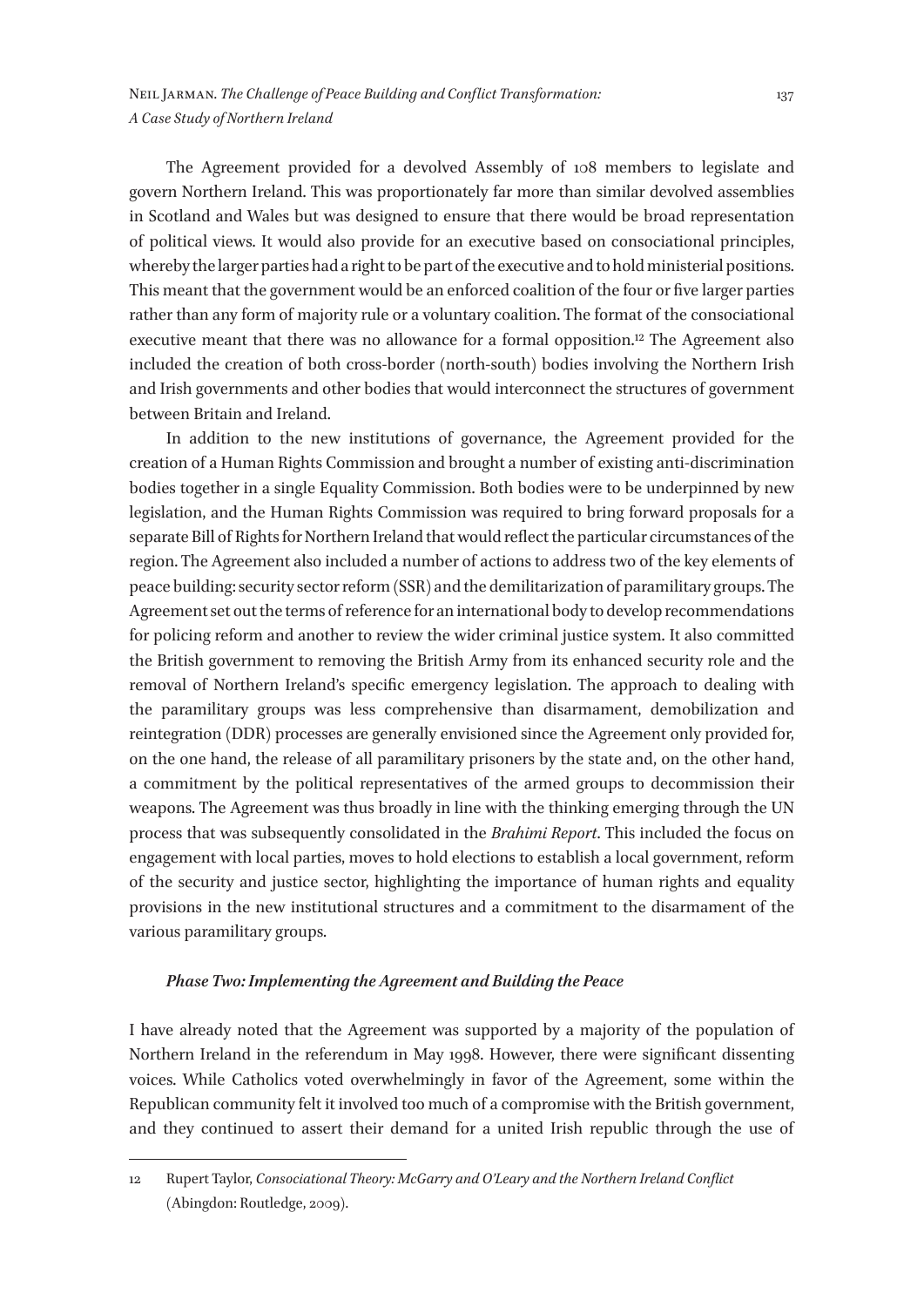"armed struggle." Their campaign of violence has continued, albeit at a much reduced level. Many within the Protestant community were, in turn, ambivalent about the Agreement. They welcomed the ending of the IRA violence and the changes to the Irish Constitution, but they felt that the British government was too lenient toward Sinn Féin and that it should have pursued the military campaign against the IRA. They also resented the proposals to reform the police, which they considered to have sacrificed much over the course of the conflict, objected to the release of any prisoners (including those involved in Loyalist paramilitary groups) and opposed Sinn Féin's inclusion in a power-sharing government because of its links with the IRA, which consistently refused to give up its weapons. And, while the British government and many from civil society argued that the Agreement confirmed Northern Ireland's status within the United Kingdom for the foreseeable future, many Protestants saw the Agreement as ultimately being a temporary measure that offered too many concessions to the Catholic and Irish constituency and left open the possibility of a united Ireland in the foreseeable future.

Following the elections in June 1998, the Ulster Unionist Party, the larger of the two main Protestant political parties, supported the implementation of the Agreement. But the smaller Democratic Unionist Party (DUP) refused to participate in the Executive because of the IRA's refusal to comply with the requirement to decommission its weapons. As a result, the Assembly was formally suspended for much of the period between 2000 and 2007, and Northern Ireland was governed by direct rule of the British government, as it had been between 1971 and 1998. Thus, from one perspective, this was a period of political crisis and uncertainty for the peace process. From another perspective, this was a period of sustained progress in peace building. This apparent contradiction existed because peace building is always a complex and multidimensional process, or at least successful peace building always needs to occur on multiple levels and involve multiple actors. The ongoing tensions and crises in the Northern Ireland peace process were largely a crisis in the elite-level political process. In contrast, many of the wider institutional reforms continued with the support of the British and Irish governments, and work done on the ground by civil society organizations flourished at this time. In fact, much of this work provided the foundations for the successful re-establishment of the devolved political institutions in 2007.

Much of the Agreement's implementation was the responsibility of the British and Irish governments rather than the local Assembly. The British government established the Human Rights Commission and the Equality Commission and passed the Human Rights Act in 1998. The latter incorporated the rights included in the European Convention on Human Rights into UK legislation and made a remedy for breach of a Convention right available in UK courts without the need to go to the European Court of Human Rights. The Irish government, in turn, passed legislation amending Articles 2 and 3 of the Irish Constitution, which related to claims of sovereignty over Northern Ireland. The British government also began the process for the release of paramilitary prisoners, which was completed by June 2000. It also began the process of reducing the role of the British Army in Northern Ireland and the removal of the military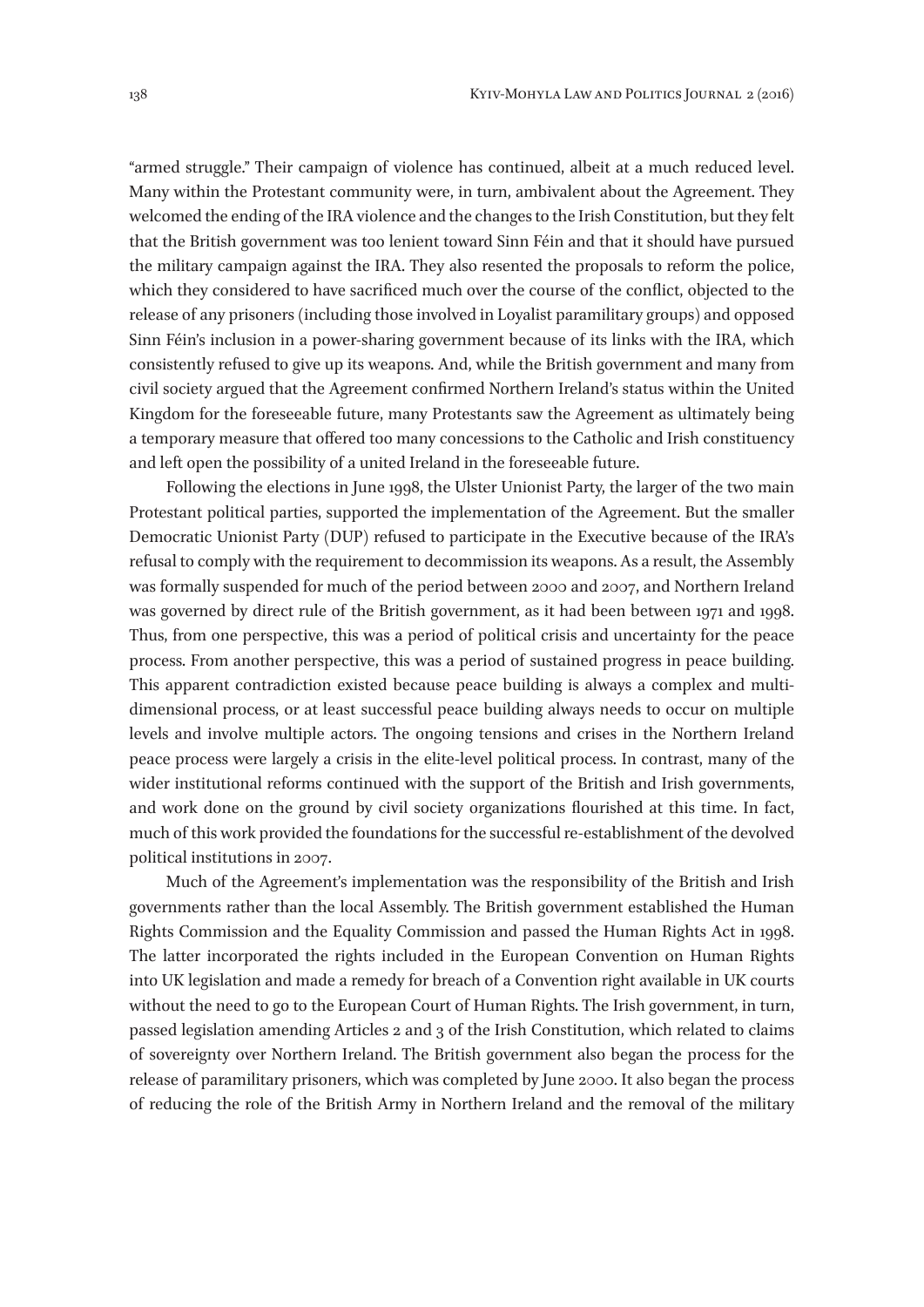infrastructure. However, the most significant action was related to the reform of policing, which had long been a controversial issue in Northern Ireland.<sup>13</sup>

The Agreement provided for the formation of an international panel to develop proposals for a thorough reform of all aspects of policing. The Independent Commission on Policing for Northern Ireland was established in June 1998 under the chairmanship of Chris Patten, a former British Conservative Party minister. Its report, published in September 1999, is widely considered to have produced a model blueprint for a modern police organization.14 The report provided for a new body to be called the Police Service of Northern Ireland (PSNI) to replace the Royal Ulster Constabulary (RUC). The PSNI was to be structured around three core elements: a culture of human rights running through all aspects of police work and training; an extensive process of public accountability to a number of external independent bodies; and a commitment to working closely with wider society under the concept of "policing with the community," which was described as recognizing that policing was too important to be left to the police alone. The report also addressed the scale, representativeness and symbols of the new organization, all issues that were vitally important in Northern Ireland if the new organization was to achieve widespread public acceptance and legitimacy.

The *Patten Report* was accepted by the British government, which agreed to implement all 175 recommendations. The report received a diverse response from the political parties, with the general view being cautious. The Unionist parties were broadly opposed to any changes to policing, while Nationalist parties had wanted a more radical transformation than that outlined in the report. Eventually, most parties agreed to support the proposals and to participate in the oversight bodies designed to build public accountability. The exception was Sinn Féin, which was cautious in its response and refused to endorse the proposals. The party had wanted a complete break between the old RUC and the new PSNI, rather than a transition that involved existing police officers retaining for their posts while the organizational change took place around them. After a period of public debate, the police reform process began and the RUC was formally transformed into the PSNI in November 2001.

The political and institutional changes were complemented by an extensive range of activities involving a diverse array of civil society organizations to help build the peace on the ground. From one perspective, this work had begun as soon as the ceasefires had been declared, but, in reality, it was an extension of work that had been ongoing throughout the conflict among community and voluntary groups through dialogue, advocacy and the provision of services. This work was able to expand because of the change in the political and security context and the funding being provided by the European Union under its Peace Programme. The initial Peace Programme allocated  $\epsilon$ 667 million over a four-year period to support peace building directly and indirectly. This included infrastructural, regeneration and employment initiatives as well as training, capacity building, education, dialogue, mediation and community development projects with a wide range of grass roots organizations.

<sup>13</sup> See Graham Ellison and Jim Smyth, *The Crowned Harp: Policing Northern Ireland* (London: Pluto Press, 2000).

<sup>14</sup> Patten Report, *A New Beginning: Policing in Northern Ireland* (Belfast: Independent Commission on Policing for Northern Ireland, 1999).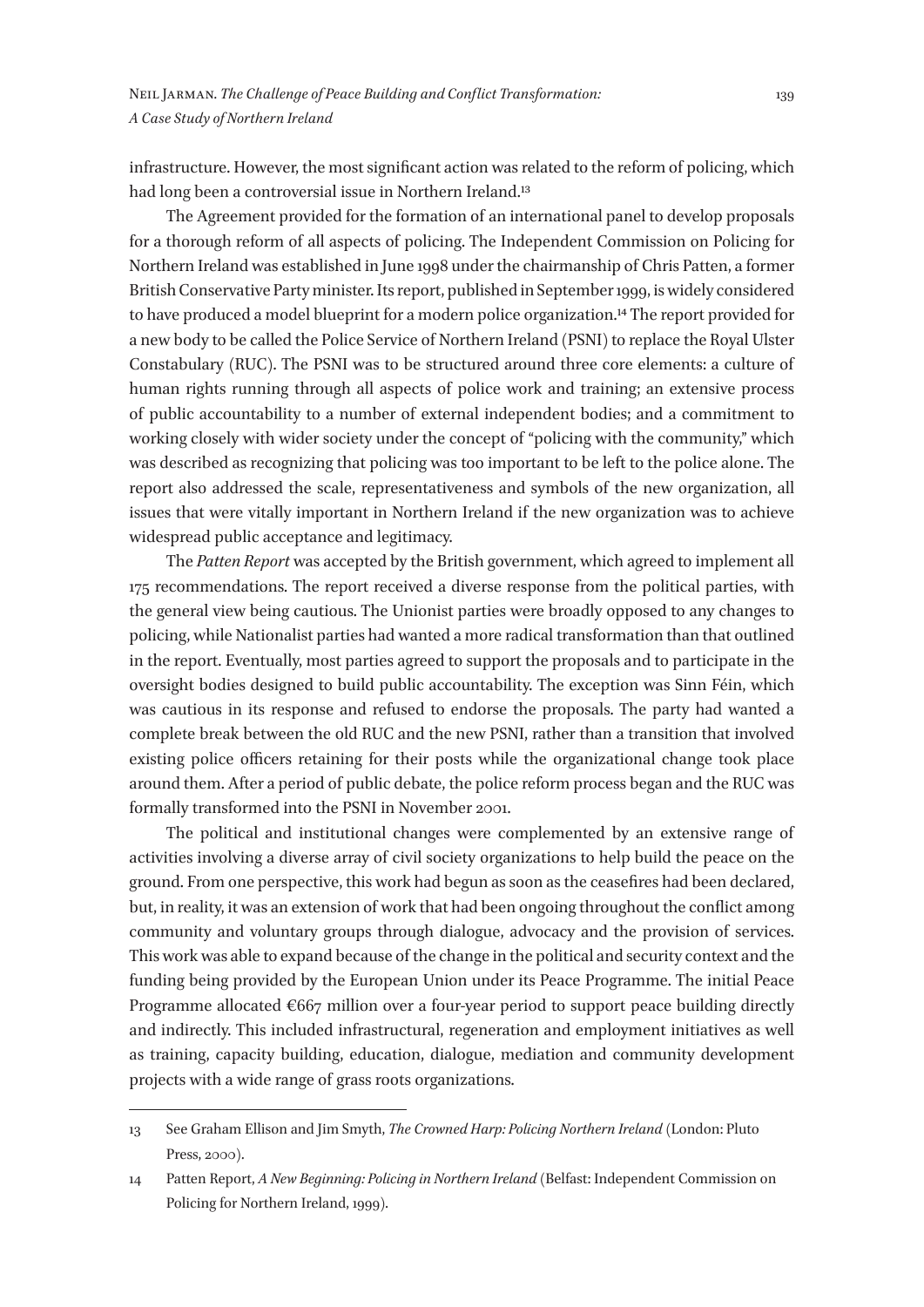The early availability of peace funding enabled the delivery of a diverse array of quickimpact projects that were designed to illustrate the benefits of peace and build support for the wider process. It has continued as a vital part of the overall transition process. European Union funding, along with funding from the USA and from the British and Irish governments, has continued to support a wide range of peacebuilding activities over the past twenty years.15 The grass roots peacebuilding work involved a wide range of civil society actors in its activities, including community workers, trade unions, churches and faith-based groups, former paramilitary prisoners, women's groups, youth workers, victims of the conflict and others. Much of this work has focused on the "softer" end of peacebuilding work, including building relationships and establishing trust between both individuals and communities, as well as between members of former armed groups. It also involved building relations and trust between communities and government agencies and state organizations. The work was understood within Robert Putnam's conceptualization of social capital that highlighted the value of bonding social capital within a distinctive ethic or residential group, bridging capital involving building links with distinct or opposing communities and also between individuals and communities and the institutions of state and authority.16 An example of one sustained area of work that highlights some of the work that was done and the impact it has had in the process of building the peace is discussed below.

I noted earlier that while the armed groups had ended their military campaign in 1994, Northern Ireland continued to be beset by inter-communal tensions and public disorder associated with the residential segregation that marked many working class communities and the annual cycle of commemorative parades.17 In July 1996, Northern Ireland experienced a week of rioting across the country. Many community workers in Belfast felt powerless to have any impact beyond reacting to the needs of victims in the aftermath of violent attacks. However, in the months that followed, they began to build local networks that linked people within and between communities through the use of the then newly emerging mobile phone technology. The mobile phones enabled community workers to monitor tense situations and flashpoints on the streets throughout the summer of 1997 while always remaining in contact with each other. This meant that they were better able to respond in real time to counter rumors, disperse crowds and intervene if violence began to occur, as well as to co-ordinate responses in neighboring segregated communities and to liaise with the relevant authorities. One of the key agencies in this regard was the police, whose interventions or even presence on the streets could serve to escalate tensions and provoke acts of violence. At this stage, before the police reform process had begun, few people had much trust in the police, although some recognized the pragmatic necessity of trying to engage with them to reduce the potential for violence. Over a long summer of responding to rioting and disorder, the seeds of trust began to take root between Protestants and Catholics and between community activists and the police.

<sup>15</sup> Kenneth Bush and Kenneth Houston, *The Story of Peace: Learning from EU PEACE Funding in Northern Ireland and the Border Region* (Derry: University of Ulster, 2011).

<sup>16</sup> Robert Putnam, *Bowling Alone: The Collapse and Revival of American Community* (New York: Simon and Schuster, 2000).

<sup>17</sup> Neil Jarman, *Material Conflicts: Parades and Visual Displays in Northern Ireland* (Oxford: Berg, 1997).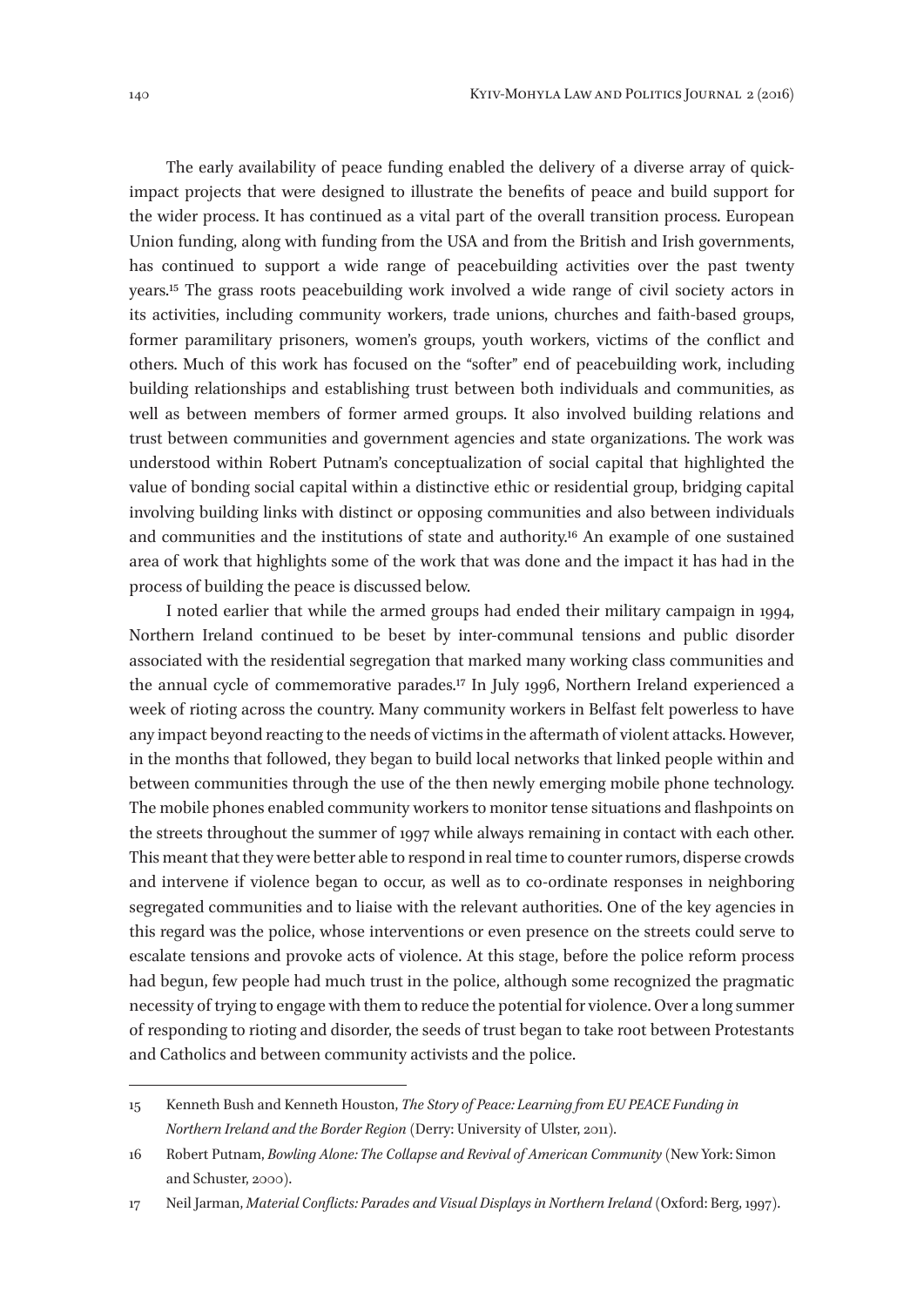This emergent network was sustained through the winter and re-energized as tensions arose once again in the spring and summer of 1998. The new model of "mobile phone networks" to monitor and respond to tensions was disseminated through diverse networks in Belfast and other towns across Northern Ireland, and it soon became a ubiquitous part of peacebuilding activity.18 This was not an instant success, however. The mobile phone networks helped people to be able to reduce tensions and prevent rioting, but they were not always effective. They helped begin the process of building trust, but relationships sometimes broke down due to a variety of factors. Sometimes this was due to local disputes and sometimes due to events in the wider political sphere that were beyond local control. Initially such breakdowns in trust were quite serious and required time and energy to rebuild, but gradually the relationships became stronger and were able to withstand temporary stresses and strains. Over a number of summers these tensions were reduced, trust was consolidated and outbreaks of violence were less common.

Although the mobile phone networks largely involved activists from Protestant and Catholic communities, these activists also increasingly demanded contact with the police. The police reform program had begun in 2001, but, at that stage, Sinn Féin did not formally support the process, and therefore party members and many people in Catholic communities did not engage with the police. However, a common interest in helping to prevent rioting increasingly led to dialogue between Sinn Féin supporters and the police in working-class areas of Belfast. Initially this was done discretely and was publically deniable, but, over time, contact, particularly contact involving Sinn Féin political representatives, became more open and routine. This, in turn, helped provide the foundation for Sinn Féin to formally recognize the changes that had taken place in the transition from the RUC to the PSNI. This had become one of the key issues to be addressed before the devolved power-sharing government could be restored.

#### *Phase Three: Devolution and Stagnation*

While the peacebuilding work on the ground continued, attempts were being made to restore the local Assembly and re-establish the power-sharing Executive. This involved a number of distinct activities. The first significant move was when the IRA announced an end to its armed campaign and then formally decommissioned its weapons under the oversight of members of the Independent Monitoring Commission in September 2005. Secondly, Sinn Féin agreed to accept the legitimacy of the police reform process, and, in response, the DUP agreed to participate in a renewed power-sharing Executive with Sinn Féin. This was set out in the St Andrews Agreement of 2006, and new elections were then held in May 2007. The final stage of

<sup>18</sup> See Neil Jarman, "Managing Conflict by Phone: The Mobile Phone Networks in Northern Ireland," in *People Building Peace II: Successful Stories of Civil Society*, ed. Paul van Tongeren et al. (Boulder, Colo.: Lynne Rienner Publishers, 2005), 435–40; Neil Jarman, "Vigilantism, Policing and Transition: Informal Justice in Northern Ireland," in *Global Vigilantes: Anthropological Perspectives on Justice and Violence*, ed. David Pratten et al. (London: Hurst, 2007), 319–48; Neil Jarman, "Managing Violence and Building Peace from Below," in *Democracy in Crisis: The Dynamics of Civil Protest and Civil Resistance, Peace Report 2012*, ed. Bert Preiss et al. (Vienna; Berlin: Lit-Verlag, 2013), 263–83.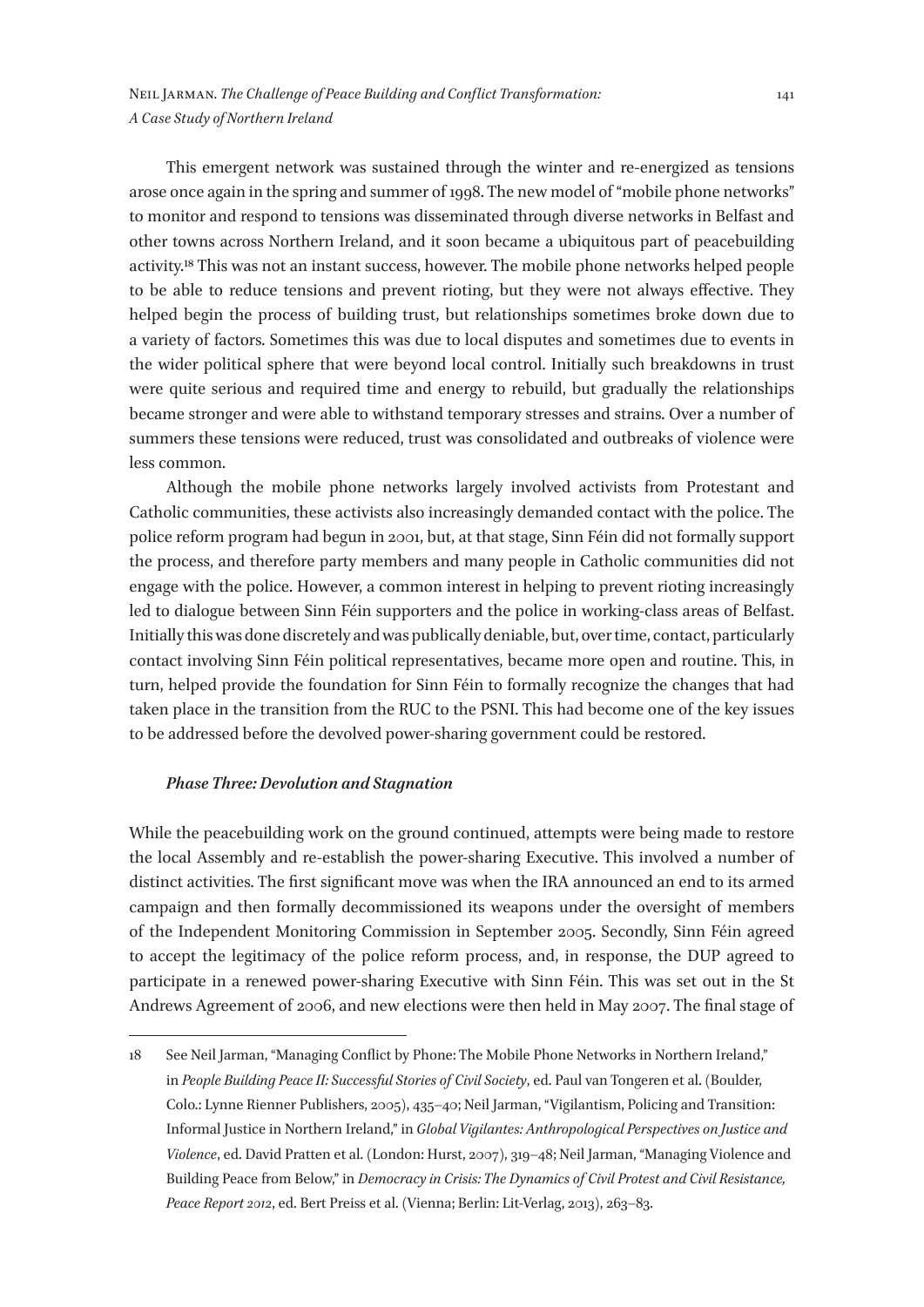devolution occurred three years later following further negotiations that led to the Hillsborough Agreement in 2010 and that provided for the devolution of policing and justice to a minister in the Stormont Assembly.

On one level, this marked a new phase in the peace process with an inclusive power-sharing government in place since May 2007. In practice, the devolved government has struggled to achieve any degree of coherence; the Unionist and Nationalist parties have not been willing to work together very effectively; identity politics has continued to dominate debate, which has led to frequent stalemates over policy and political processes; and frequent crises have threatened the continuation of the Executive (similar challenges have been experienced in other consociational governments in countries coming out of conflict, for example, in Bosnia and Lebanon).19 Only recurrent interventions by the British and Irish governments ensured that the Assembly has not collapsed on a number of occasions.

Having a fragile government has been better than having no local government at all, but the constant crises and the lack of effective decision making has also helped to undermine confidence in the Agreement, the new institutions and the political parties. For example, the percentage of people voting in the Assembly elections declined by 15% between 1998 and 2011, and barely 55% of those eligible to vote did so in the 2016 Assembly elections.

The lack of a strong and coherent political leadership has also led to a sense of drift in consolidating the peace. One of the newly restored devolved government's first acts in 2007 was to abandon the existing strategy relating to peacebuilding work with the promise that it would introduce a new policy of its own to replace it. It took three years to produce a draft policy for consultation, and the new text was widely criticized as lacking substance and detail. It took a further two years to produce a revised version, which many civil society organizations felt was only marginally better as it still lacked a sufficiently broad strategic overview and failed to offer a clear vision for the future or a roadmap for how its goals would be achieved. This has meant that much of the peacebuilding work on the ground has been undertaken in the absence of any clear framework or longer-term strategy, and this has also occurred at a time when much of the funding for grass roots work is coming to an end. Although there has been no resurgence of paramilitary violence, the period has witnessed a decrease in public confidence and a decline in relations between the Protestant and Catholic communities on the ground. It has also seen the resurgence of street protests and inter-communal disorder from December 2012 through to late spring 2013, which was associated with a decision by Belfast City Council to fly the British Union Flag less frequently than previously.20 The protests have had a sustained impact on community and political relations, on relations between working class Protestant communities and the police and on general public confidence on the political institutions.

<sup>19</sup> See Sumantra Bose, *Bosnia After Dayton: Nationalist Partition and International Intervention* (New York; Oxford: Oxford University Press, 2002) and Amal Hamdan, "The Limits of Corporate Consociation: Taif and the Crisis of Power Sharing in Lebanon since 2005," in *Lebanon After the Cedar Revolution*, ed. Are Knudsen et al. (London: Hurst, 2012), 39–59.

<sup>20</sup> Neil Jarman and Geraldine Scullion, "Protecting Rights or Limiting Disorder? Freedom of Assembly and the Right to Protest," *Shared Space* 15 (2013): 5–16; Paul Nolan et al., *The Flag Dispute: Anatomy of a Protest* (Belfast: Queen's University, 2014).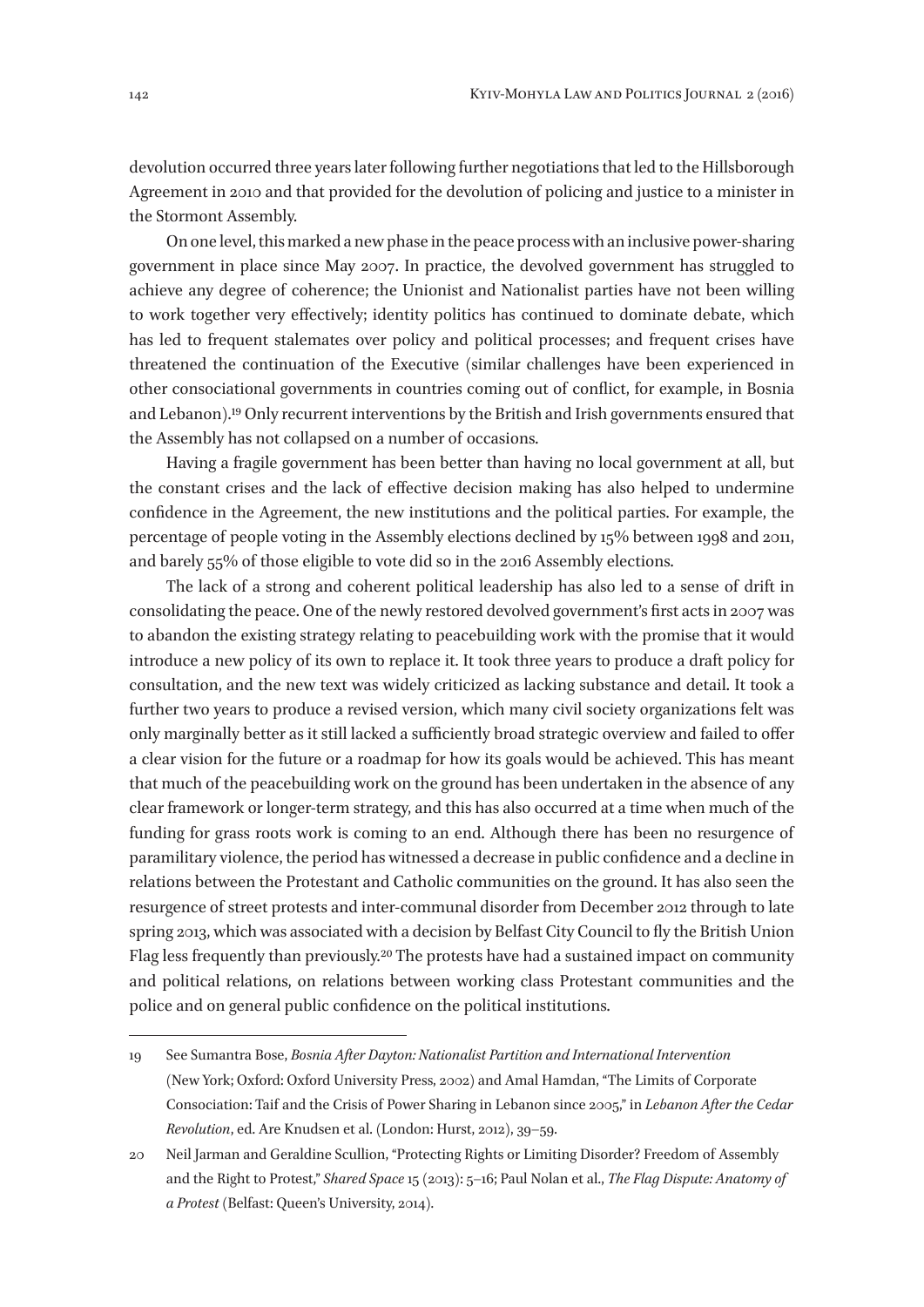#### **Discussion: Progress Made and Challenges to be Faced**

More than twenty years since the paramilitary ceasefires of 1994, Northern Ireland has achieved a degree of stability. Many of the key elements of a peacebuilding strategy identified by the *Brahimi Report* have been implemented to some extent. Local actors have been centrally involved in the work of peace building, elections are generally free and fair, policing and justice has been reformed, a culture of human rights and equality underpins public institutions and the main paramilitary groups have disarmed. For many people these developments, along with the reduction in inter-communal tensions, riots and incidents of public disorder, are the new normal. Peace has been achieved.

Such views, however, often fail to acknowledge the relative fragility of the peace and the amount of work that continues to be done to make sure that nothing happens to disrupt the relative peace. Groups and individuals continue to undertake activities that are designed to build relations, increase trust and promote mutual understanding, manage tensions and mediate disputes.

Northern Ireland remains a highly segregated society, with contrasting and competing collective identities and with little in the way of shared symbols, shared history or a shared vision for the future. It is true that the military and paramilitary violence that dominated the 1970s, 1980s and early 1990s has largely ended, and for many that is the key success. To return to Johan Galtung's concept of a negative peace, many appear to be content with a level of negative peace, where the absence of routine acts of violence has provided sufficient security to live a normal life. Many of the political elites appear to have accepted a negative peace as an adequate foundation for future stability. And while the absence of violence is undoubtedly evidence of major progress and substantial improvements that have occurred to the infrastructure and physical environment in many urban areas, it is arguable that significant work still remains to be undertaken if the peace is to be sustainable in the longer term.

Approaches to conflict transformation have argued that, to build a sustainable peace in a divided society, it is important not just to end the violence, but to acknowledge and address the core structural issues that underpinned the conflict in the first place. Unless this is done, there is a risk that the conflict will re-emerge at a later stage. Historically, violent uprisings of various scale and intensity occurred in Ireland in 1798, 1803, 1848, the 1870s and 1916, before much of Ireland was given independence from the United Kingdom in 1921. Northern Ireland was born out of violent conflict and was governed for 50 years, in part at least, through emergency legislation and conscious discrimination before sustained armed conflict erupted.

This conflict continued for more than a generation. Much work has been done to address some of the immediate causes of the violence through, for example, the introduction of equality and human rights legislation and the creation of a local Assembly with a powersharing Executive. But the new power structures have struggled to agree on the ways and means to effectively address the wider legacy of the conflict, including the impact of the conflict on victims and survivors. Arguments over the value of a truth commission, of continuing criminal investigations or of offering amnesties for past acts continue. And while considerable security sector reform has been completed, there has been less focus on addressing the legacy of irregular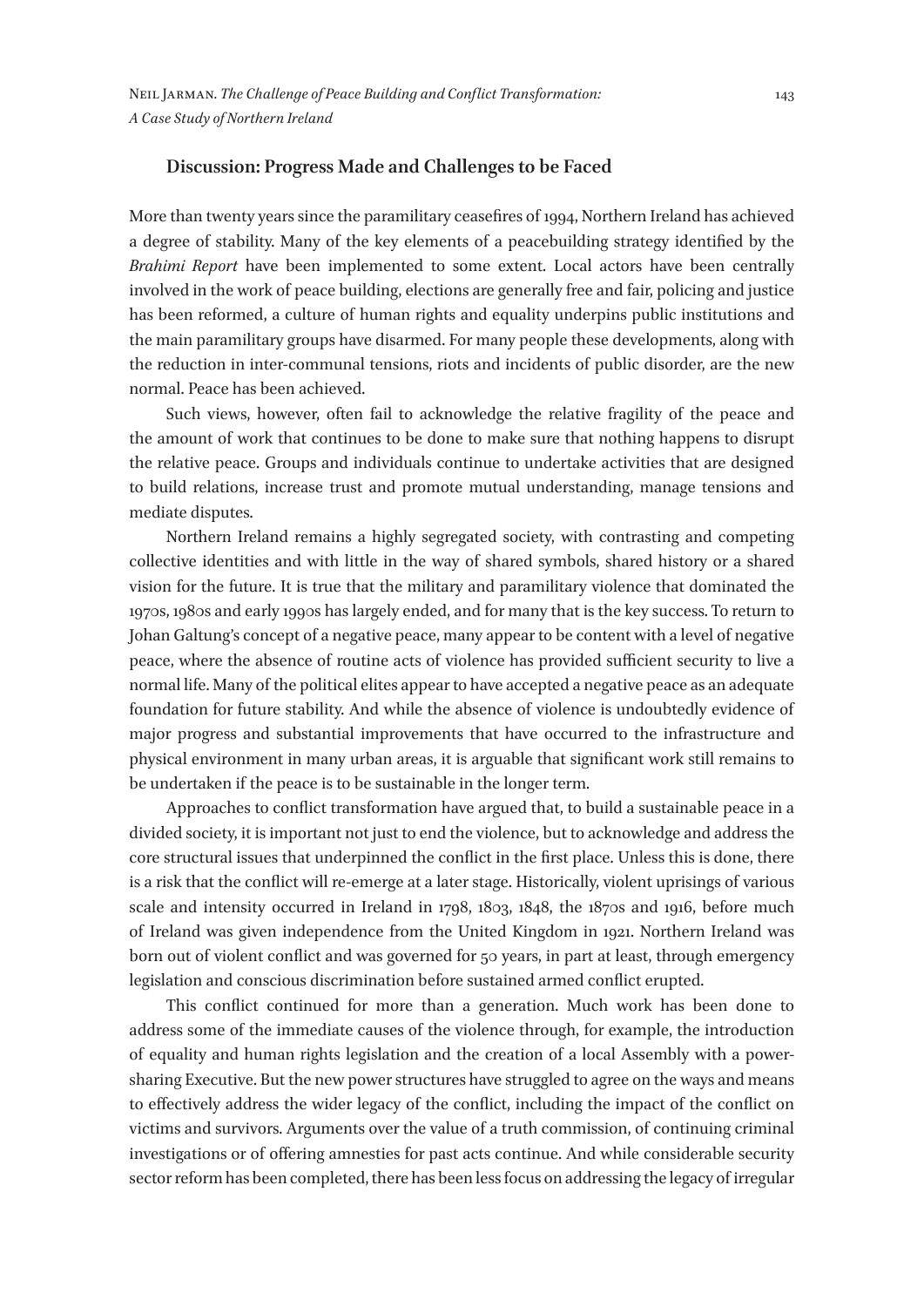armed groups. The British Army is no longer seen on the streets, military infrastructure has been removed and the reform of policing is widely regarded as a model to be aspired to in many other places. But many of the paramilitary organizations continue to exist, and they retain a power base through a mixture of threat and admiration in many working class communities. In some areas they are still called upon to dispense forms of rough justice, and they are also deeply involved in forms of criminal activity.21

Northern Ireland also remains extremely divided and highly segregated. Working-class residential areas in Belfast and other urban areas are almost all segregated — Protestants live with other Protestants, and Catholics live with other Catholics. The education system remains heavily segregated, only 7% of pupils attend mixed or integrated schools. Thus, the vast majority of children are taught with the ethnic peers. The scale of segregation in housing and education, plus similar divisions in sport and socializing, helps ensure that the patterns of division remain and are continually being reproduced. These divisions, in turn, help to ensure that identity politics remain prominent, and, while the 1998 Agreement allowed everyone born in Northern Ireland to hold both British and Irish citizenship, most Protestants still consider themselves British, and most Catholics regard themselves as Irish. And although a growing number of young people describe themselves as "Northern Irish" rather than British or Irish, this remains a minority identity and one with limited emotional cache — at best it is still a secondary identity. The ethnic polarization within Northern Ireland, which extends through the political system and power structures of government, has been described as a form of "benign apartheid" in so far as it has been voluntarily adopted by many, albeit aided and abetted by systems of patronage and favor, which suits the political elite on both sides. Thus while considerable progress has been made in moving beyond conflict, and the Northern Ireland peace process is seen by many as a positive example of successful peace building, it has been limited in its scope and impact. The focus has been on establishing new institutions of governance and ensuring that the representatives of the divided communities are able to work together rather than anything more radical. It remains more of an example of conflict management or of conflict resolution rather than one of conflict transformation.

# **Conclusions**

Northern Ireland has been touted as a recent example of successful peacebuilding, and indeed many aspects of the process over the past twenty years can be cited as a model for other societies emerging from conflict, albeit, as noted above, it remains a work in progress. The transition's key elements have in many ways validated the recommendations of both the UN's *Agenda for Peace* and *Brahimi Reports*, but they have also highlighted the narrowness of both reports. The Northern Ireland transition has highlighted the importance and value of a very broad inclusive process and the need for a long-term perspective for successful peacebuilding.

As well as having a broad array of local political, community and paramilitary actors involved in forms of dialogue and delivery, the process has relied heavily on the participation

<sup>21</sup> Liam Kennedy, *Who Was Responsible for the Troubles? Essays on the Northern Ireland Conflict* (Dublin: Merrion Press, forthcoming).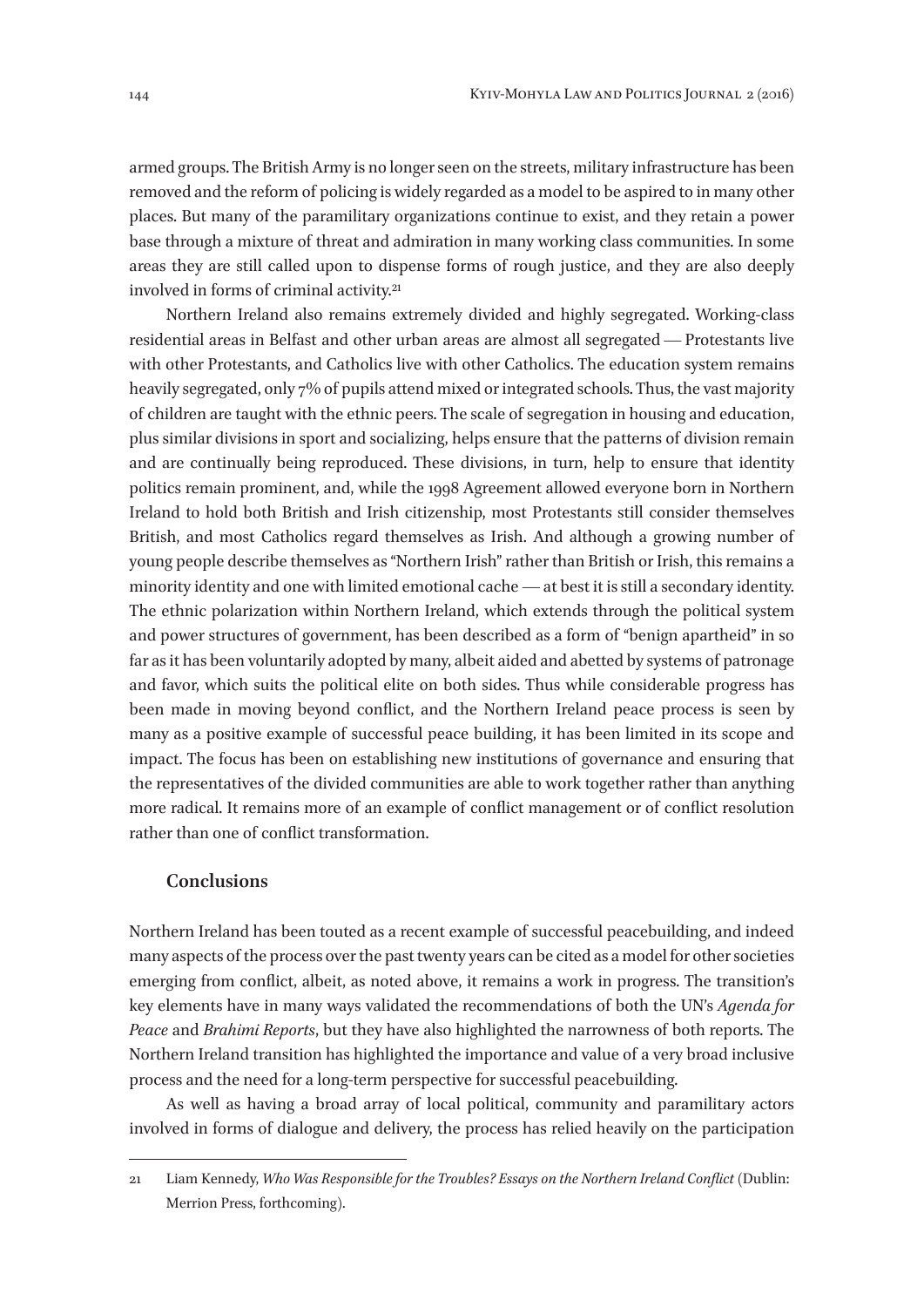of the two national governments, which has served not only to help sustain the peace at critical times but has also helped to develop and deepen trust and confidence between the two national institutions. Beyond this, the process has highlighted the role that a wider network of international actors can play in peacebuilding. In the case of Northern Ireland, this has included the involvement of the US government as a chair for key talks or a host for important visits and meetings; the European Union providing substantial and sustained funding over a twenty-year period; the capacity of individual eminent persons to act as verifiers and objective chairs of bodies and institutions; and the willingness of participants in other peace processes to offer advice, support and guidance. All of these factors highlight the complexity of peacebuilding practice and the need for a consistent commitment by diverse actors to enable a society to make the transition from persistent conflict to sustainable peace.

## **Bibliography**

- Borer, Tristan Anne, John Darby, and Siobhán McEvoy-Levy. *Peacebuilding After Peace Accords: The Challenges of Violence, Truth and Youth*. Notre Dame, Ind.: University of Notre Dame Press, 2006.
- Bose, Sumantra. *Bosnia After Dayton: Nationalist Partition and International Intervention*. New York; Oxford: Oxford University Press, 2002.
- Boutros-Ghali, Boutros. *An Agenda for Peace*. New York, United Nations, 1992. (Available at: http://www.un-documents.net/a47–277.htm. Accessed May 25, 2016.)
- Brahimi Report. *Report of the Panel on United Nations Peace Operations.* New York, United Nations, 2000. (Available at: http://www.un.org/en/ga/search/view\_doc.asp?symbol=A/55/305. Accessed May 25, 2016.)

Brewer, John. *Peace Processes: A Sociological Approach*. Cambridge: Polity Press, 2010.

- Bush, Kenneth, and Kenneth Houston. *The Story of Peace: Learning from EU PEACE Funding in Northern Ireland and the Border Region.* Derry: University of Ulster, 2011.
- Collier, Paul. *Wars, Guns and Votes: Democracy in Dangerous Places*. London: Vintage Books, 2010.
- Darby, John, ed. *Violence and Reconstruction*. Notre Dame, Ind.: University of Notre Dame Press, 2006.
- Ellison, Graham, and Jim Smyth. *The Crowned Harp: Policing Northern Ireland*. London: Pluto Press, 2000.
- Galtung, Johan. *Theories of Peace: A Synthetic Approach to Peace Thinking*. Oslo: International Peace Research Institute, 1967.
- Hamdan, Amal. "The Limits of Corporate Consociation: Taif and the Crisis of Power Sharing in Lebanon since 2005." In *Lebanon After the Cedar Revolution*, edited by Are Knudsen and Michael Kerr, 39–59. London: Hurst, 2012.
- Jarman, Neil. *Material Conflicts: Parades and Visual Displays in Northern Ireland*. Oxford: Berg, 1997.
- Jarman, Neil. "Managing Conflict by Phone: The Mobile Phone Networks in Northern Ireland." In *People Building Peace II: Successful Stories of Civil Society*, edited by Paul van Tongeren,